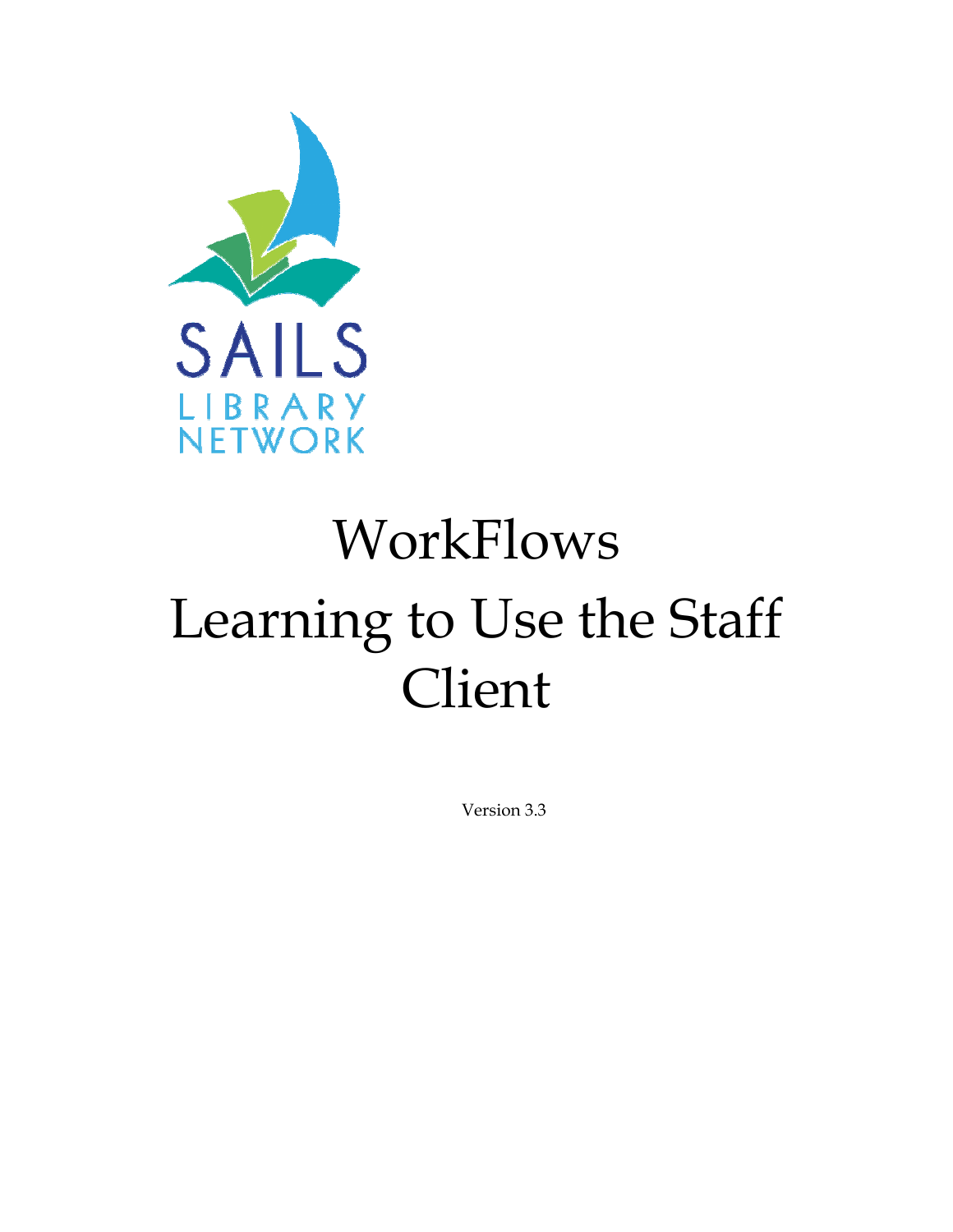# Contents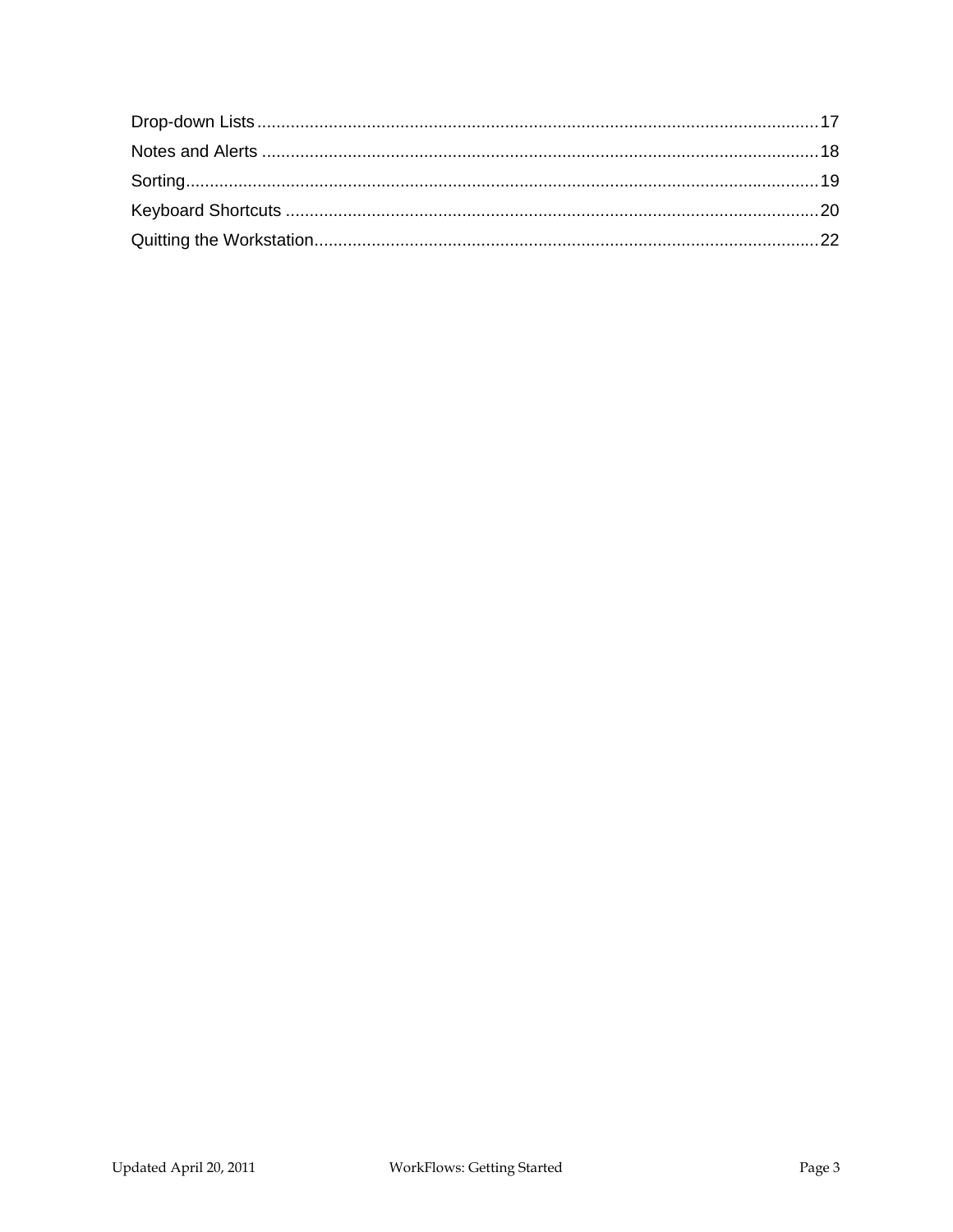# <span id="page-3-0"></span>**Basic Terms**

# **SAILS**

SAILS is a multi-library consortium headquartered in Middleborough. SAILS serves public, academic, and school libraries in Southeastern Massachusetts communities.

# **Symphony**

Symphony is the name of the library management system used by SAILS libraries.

## **WorkFlows**

WorkFlows is the portion of the Symphony system that library staff members use. The version of WorkFlows described in this manual is called the WorkFlows Java client .

#### **iBistro**

iBistro is the name of the online public access catalog used by SAILS libraries.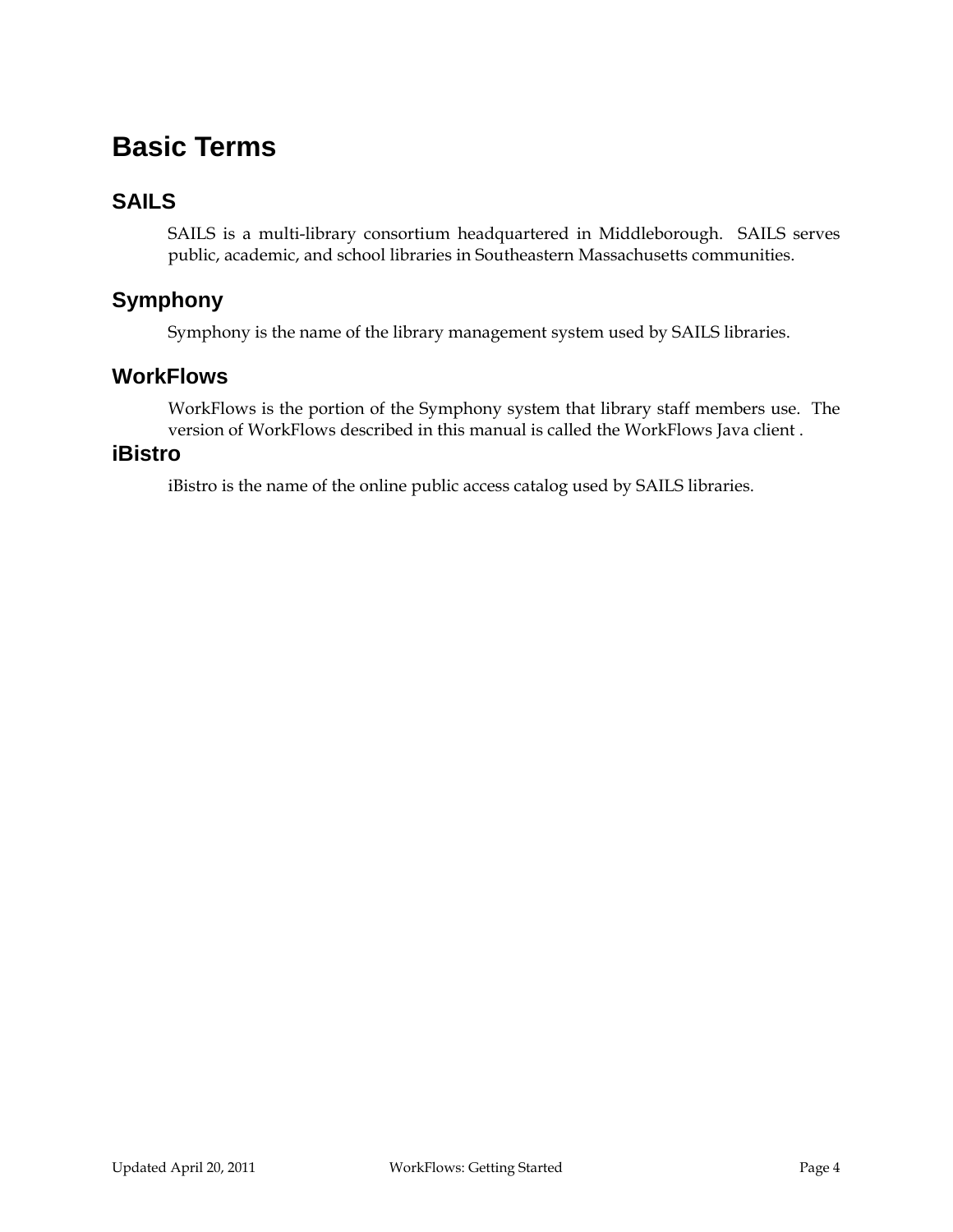# <span id="page-4-0"></span>**Getting Started**

# **Logging into WorkFlows**

To log into WorkFlows:



1. Click on the WorkFlows icon located on your computer desktop.

If the following screen appears, click **OK.** If it does not appear, do not be concerned about it.

| <b>WE</b> Configuration                                     |
|-------------------------------------------------------------|
| Operate in Offline mode                                     |
| Host information                                            |
| IP address: 192.168.1.12                                    |
| Port: 5100                                                  |
| Workstation                                                 |
| Name: PCGUI-DISP                                            |
| Login timeout: 60<br>Seconds                                |
| $\overline{\triangledown}$ Show this window on next startup |
|                                                             |
| Cancel<br>ОK                                                |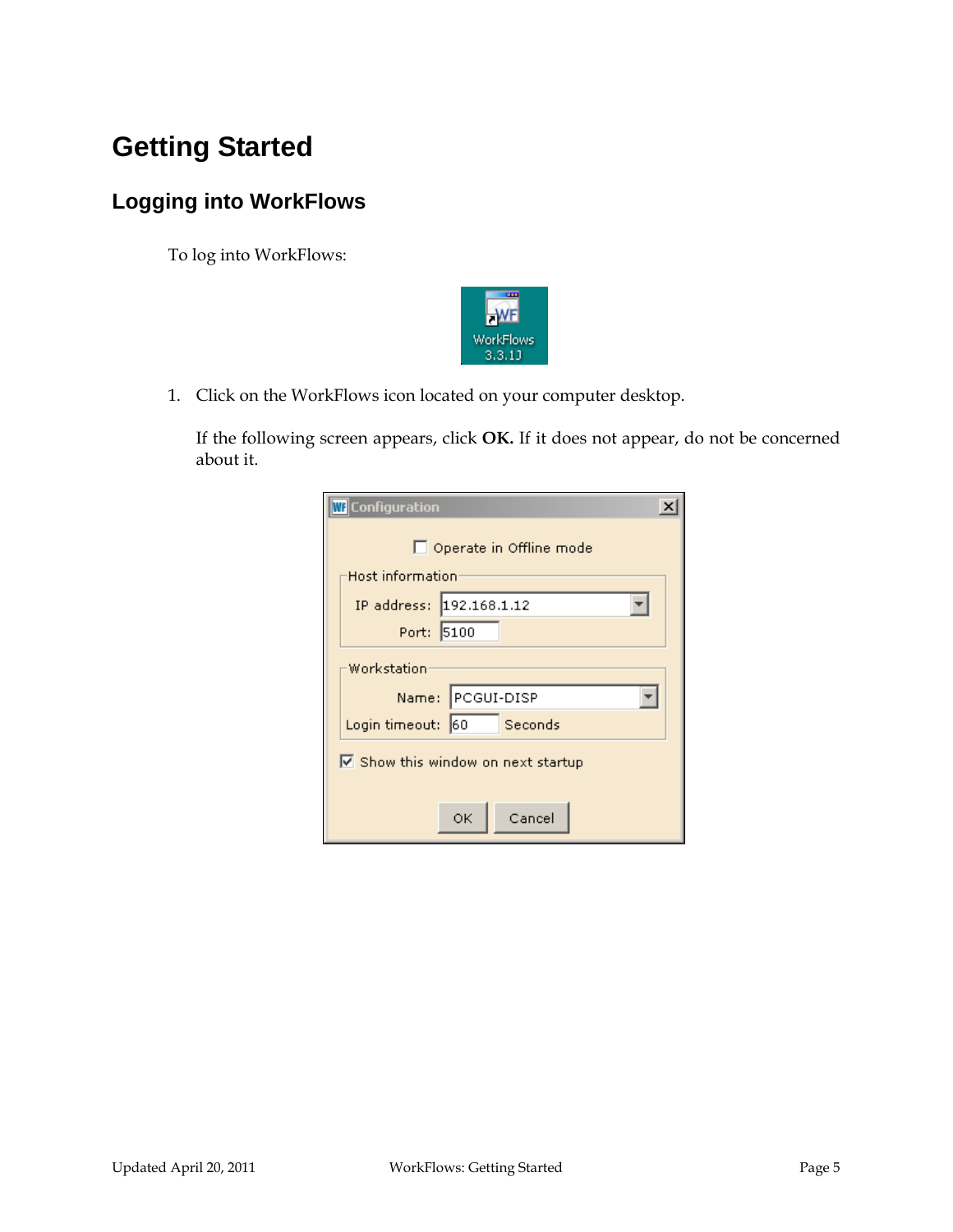The Login screen then appears.

| <b>W</b> Login |              |
|----------------|--------------|
| User ID:       |              |
| Alt ID:        |              |
| PIN:           |              |
|                |              |
|                | Cancel<br>ОK |

2. Enter your library's **User ID** and **PIN**, and click **OK**.

If you do not know your library's User ID or PIN, contact an administrator at your library or contact SAILS.

The User ID and PIN serve several purposes, including:

- It defines what features of WorkFlows you can use.
- It identifies your computer to your library so that items are checked out following your library's circulation policies for loan period, fine rates, etc.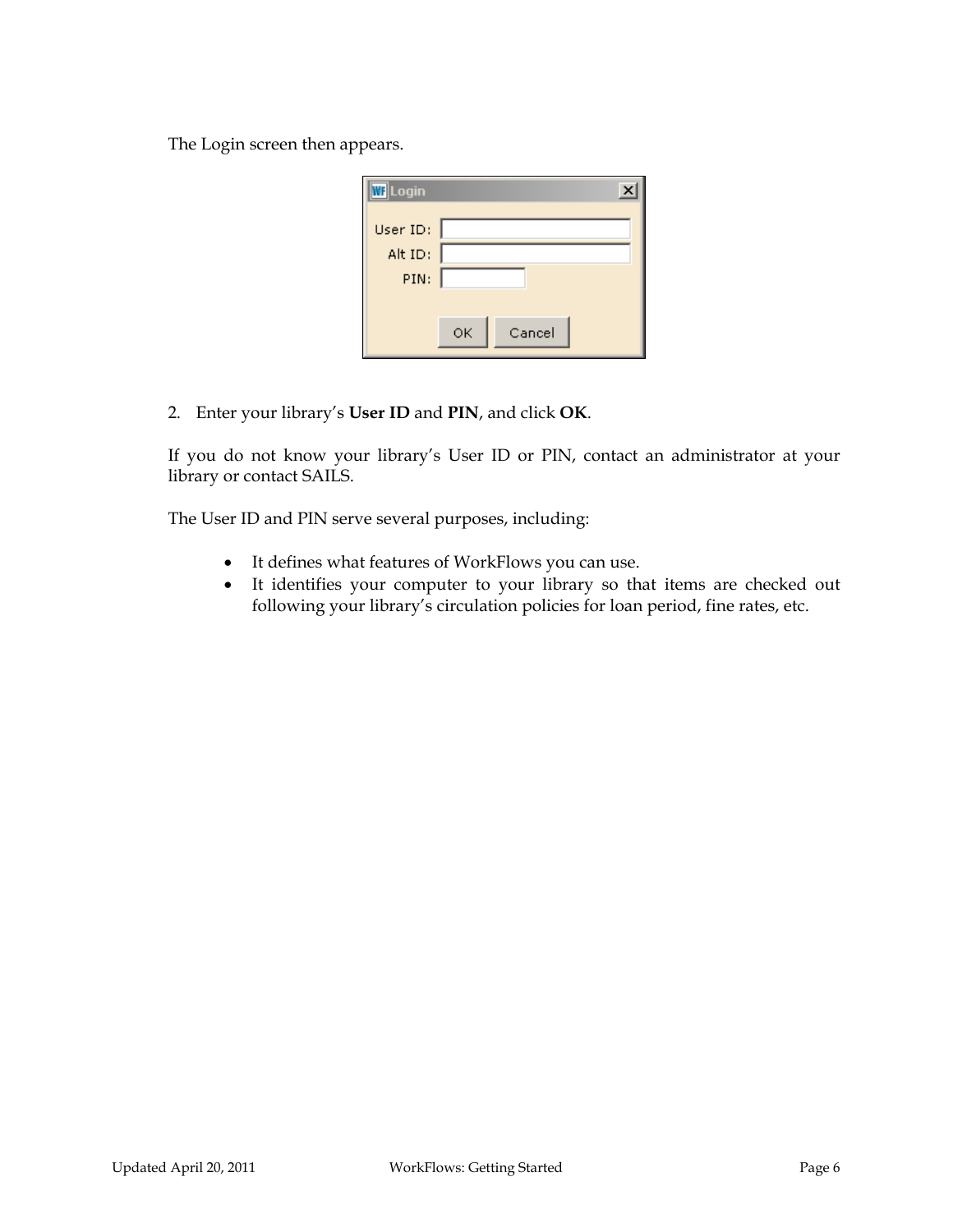# <span id="page-6-0"></span>**The WorkFlows screen**

| Test Test<br>Eile Edit Wizards Modules Preference Tools Window<br>Help<br>Acquisitions Cataloging Circulation Configuration Offli<br>ports Requests Reserves Selection Serial Control Utility<br>Menu bar<br>$\circ$<br><b>Common Tasks</b><br><b>Tool</b> bar<br>& CheckOut<br>Discharging<br><b>Ug</b> Fine Free Discharge<br>Renew User<br><b>AD</b> Renew Item<br><b>Billing a User</b><br>Group of<br>Paying Bills<br>wizards<br>Item Search and Display<br>Check Item Status<br><b>R</b> Help<br><b>Work space</b><br><b>B</b> Print<br>0<br><b>Users</b><br>$\bullet$<br><b>Items</b><br>$\overline{\bullet}$<br><b>Holds</b><br>$\overline{\bullet}$<br><b>Special</b><br>$\bullet$<br><b>In-Transit Items</b> |  | <b>Unicorn WorkFlows</b> |  |  |  |  |  | $\underline{\mathsf{L}}$ |
|------------------------------------------------------------------------------------------------------------------------------------------------------------------------------------------------------------------------------------------------------------------------------------------------------------------------------------------------------------------------------------------------------------------------------------------------------------------------------------------------------------------------------------------------------------------------------------------------------------------------------------------------------------------------------------------------------------------------|--|--------------------------|--|--|--|--|--|--------------------------|
|                                                                                                                                                                                                                                                                                                                                                                                                                                                                                                                                                                                                                                                                                                                        |  |                          |  |  |  |  |  |                          |
|                                                                                                                                                                                                                                                                                                                                                                                                                                                                                                                                                                                                                                                                                                                        |  |                          |  |  |  |  |  |                          |
| 한 Start   ① ③ ④ <sup>&gt;&gt;</sup>   ⊙ Inbox - Microsoft    bidgeTrak Issue      iii) Unicorn WorkFlow   한 Unicorn WorkFlows   한 3.1 Groudstion Ma     ♪ 【2】 [ < <i>(2</i> ⊙ 10:07 AM                                                                                                                                                                                                                                                                                                                                                                                                                                                                                                                                 |  |                          |  |  |  |  |  |                          |

After you enter your library's User ID and PIN, the computer starts WorkFlows. This may take a minute or two. Then, the WorkFlows screen appears.

# **File Menu**

The File menu can be used to print the contents of the current client window, preview the current client window, update the staff client, and end the client session. The following options are available.

- Print
- Print Preview
- Print Screen
- Print Setup
- Page Setup
- Update Staff Client
- Exit

#### **Print**

Click Print to print the current wizard window. Print templates are defined for some wizard windows. The print output will include the window title, the date the print job was generated, and the wizard window data. For some wizards, the print output will include data from multiple wizard tabs. The standard Windows Print window displays for you to modify as needed before printing the wizard window. If the current wizard window does not have a defined print template, the Print command will be unavailable. Use the Print Screen command instead. For a list of wizards that have defined print templates, see the Print Wizard topic.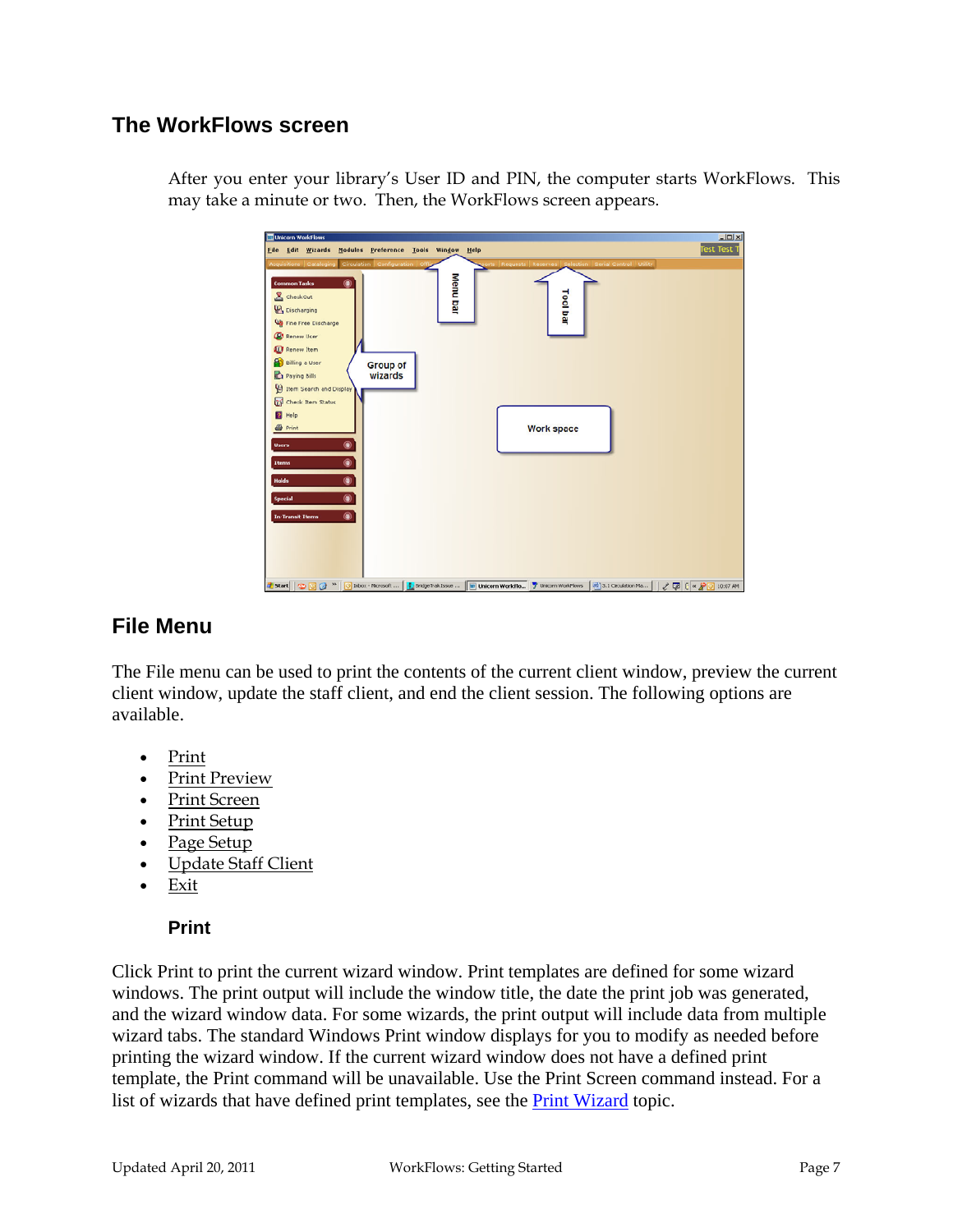<span id="page-7-0"></span>You also have the option of adding the Print wizard (which functions the same as the Print command) to a toolbar.

The Print wizard must be included in the User Access List of your login for you to access either the Print command from the File menu or the Print wizard.

In cataloging wizards, the format for printing the current record is controlled by the Display Bibliographic Description helper properties and selecting File/Print Preview. For example, if you want the entry labels to print for a bibliographic record, be sure to select Display Descriptive Labels in this helper. Likewise, if you want the tag numbers to print, select Display Numeric Tags in this helper.

It is also possible to print glossaries in the Display Bibliographic Description helper.

On a Windows desktop, it is possible to screen print by pressing SHIFT+PRINT SCREEN, and pasting the image to a third-party application.

#### **Print Preview**

The Print Preview command only works with wizards/windows that have a defined print template. Click Print Preview to display the wizard data in a preview window. If you click the Print helper, the standard Windows Print window displays for you to modify as needed before printing the wizard window. If you click the Close helper, the preview window closes and the print function is not completed.

The Print Preview command is not available when using Print Screen.

The Print wizard must be included in the User Access List of your login for you to access the Print Preview command from the File menu.

#### **Print Screen**

The Print Screen option allows you to print the contents of the current wizard window. Click Print Screen, and the contents of the current wizard window are exported to the application specified in Print Setup for printing and modification (if the selected application is capable of editing an HTML file). If an application is not specified, the default Internet browser for the workstation will be used.

#### **Print Setup**

Click Print Setup to display the following printing options.

• Application to Dump Screen – You can use this option to select an application for viewing and modifying the contents of a screen print.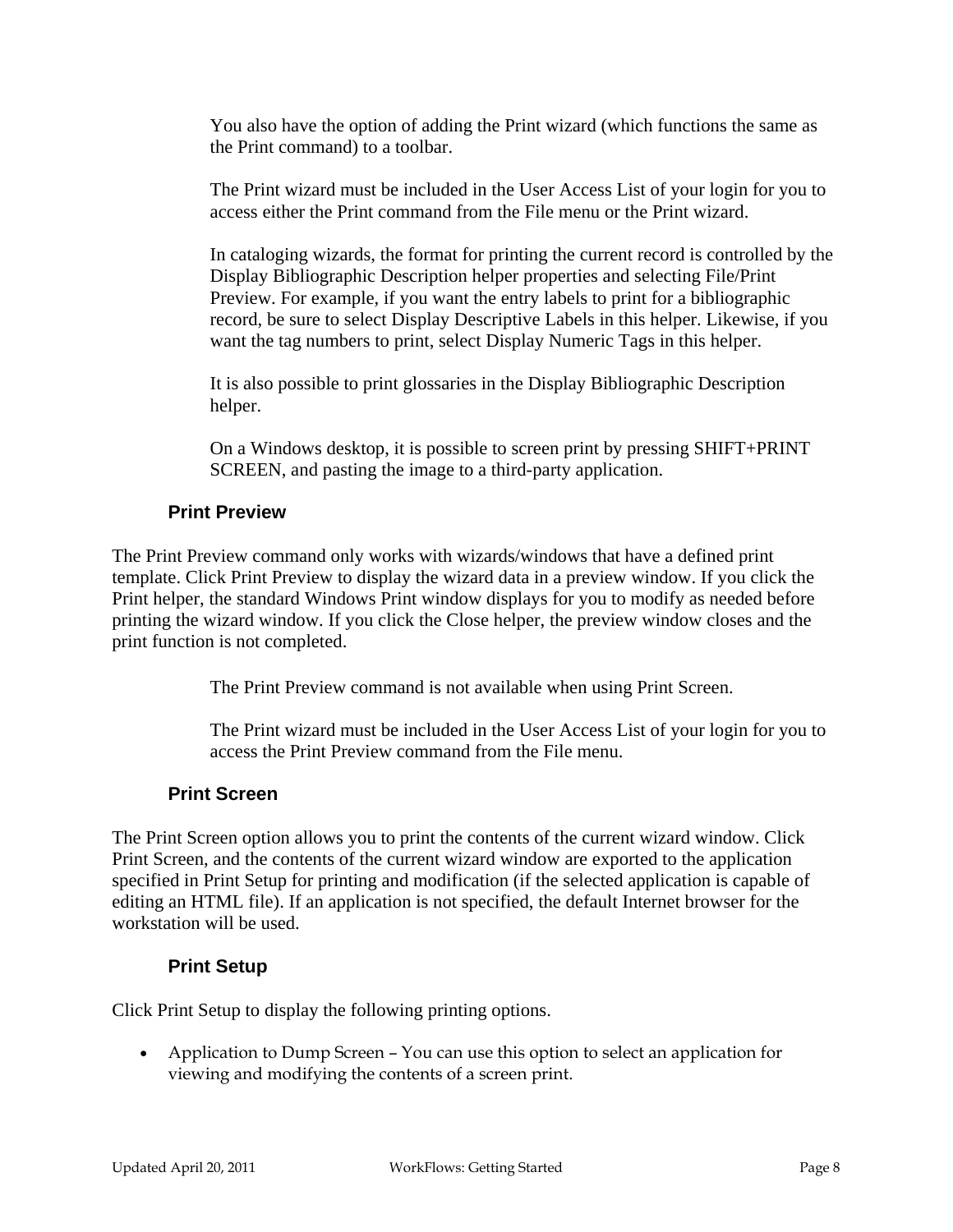- <span id="page-8-0"></span>• Print to a Printer – Select a printer to be used for printing wizard data templates. Select a printer from the list. The value you select will be saved to your Desktop Preference. If you select a printer, the Print to an Application option becomes unavailable.
- Print to an Application Use the Select File gadget to select an application for printing wizard data templates, such as Microsoft Word. If you select an application, the Print to a Printer option becomes unavailable.

The Print wizard must be included in the User Access List of your login for you to access the Print Setup command from the File menu.

This feature is not available when running the WorkFlows client in offline mode.

#### **Page Setup**

Click Page Setup to display configuration options for paper size, print orientation, and margins. Page Setup applies to printing from a print template. It does not apply to Print Screen functionality.

- Under Paper, select one of the following sizes from the list.
	- $\circ$  A4 Which is 210 x 297 mm in size.
	- o Custom If you select Custom, type the Width and Height of the paper being used, and be certain to select the appropriate Units from the list.
	- $\circ$  Legal Which is  $8.5 \times 14$  inches in size.
	- $\circ$  Letter Which is  $8.5 \times 11$  inches in size.
	- o Receipt– If you selected a printer as a default printer in the File/Printer Setup menu, the client will try to determine the size and height of the paper being used in the selected printer and pre-set the paper size. (You should verify this information is correct.)
	- o Units Select either Inches or Centimeters from the list.
- Under Orientation, click either Portrait or Landscape.
- Under Margins, type values for the Right, Left, Top and Bottom margins, and be certain to select the appropriate Units from the list. If you selected a printer as a default printer in the File/Printer Setup menu, the client will try to determine the size and height of the paper being used in the selected printer and pre-set the margins. (You should verify this information is correct.)

The Print wizard must be included in the User Access List of your login for you to access the Print Setup command from the File menu.

#### **Update Staff Client**

Click Update Staff Client to update your client as needed. This option downloads the update file, typically /Unicorn/Clients/upd\_jwf.exe. When the update file is successfully downloaded, you are given the choice to exit the staff client to continue updating, or install the update later. If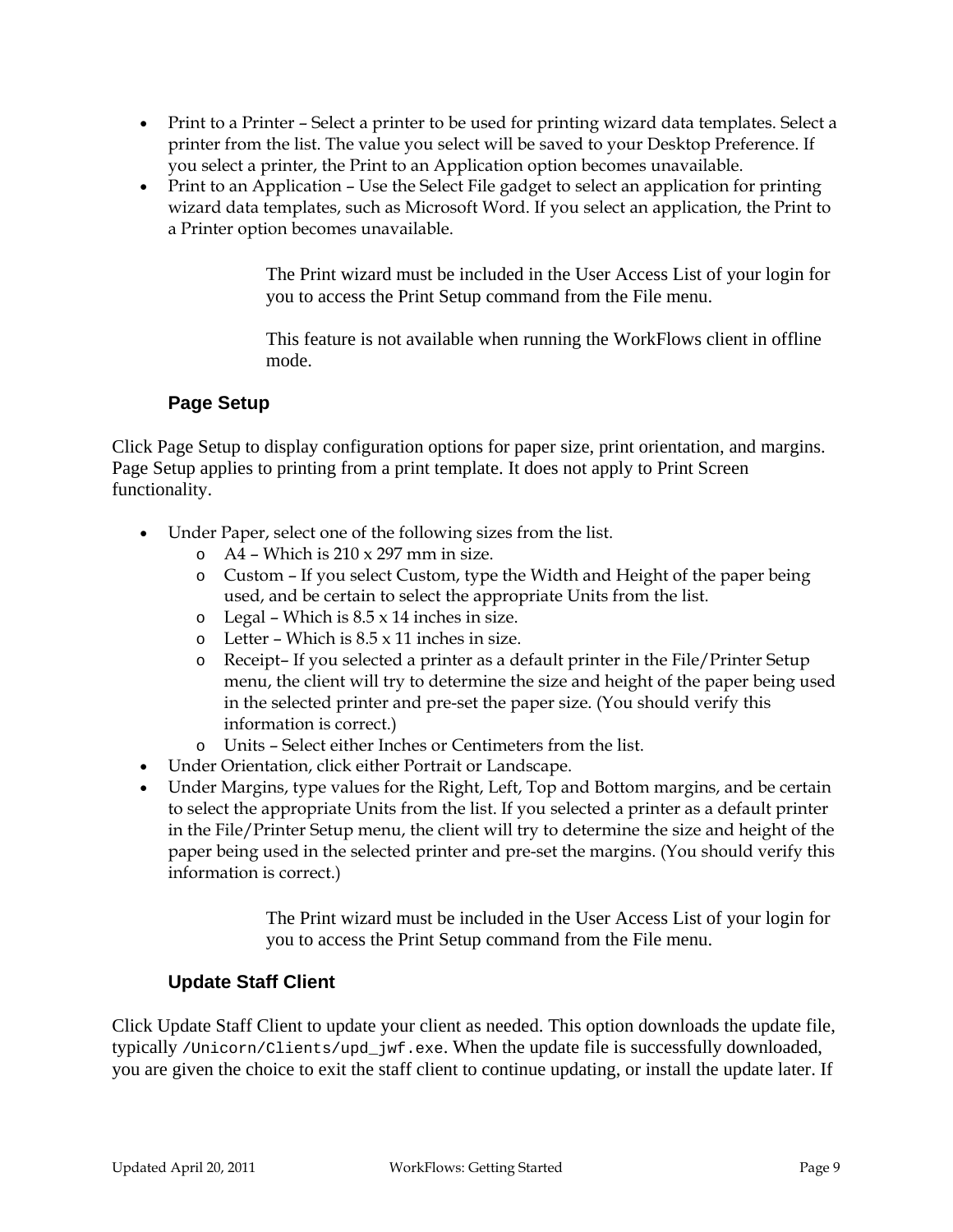<span id="page-9-0"></span>you click Install Now, you exit the current session. Click the shortcut on your workstation and run the executable to continue the update.

> Typically, you are given the option of automatically updating the staff client each time you log in.

> Update Staff Client is not available when running WorkFlows in the offline mode.

Update files for clients run on Solaris and Linux platforms and Mac workstations are named as follows.

- On Solaris systems, the update file is upd\_jwf.solaris.
- On Linux systems, the update file is upd\_jwf.linux.
- On Mac workstations, the update file is WorkFlowsInstall.dmg.

#### **Exit**

Click Exit to display the following dialog box.

This will halt the workstation.Click Yes to quit the client, or click No to return to the workstation.

> If a toolbar or property has been changed and saved, these values will be retained for your next workstation session.

# **Edit Menu**

The Edit menu can be used to manipulate selected text on the current screen. The following options are available.

- Cut
- Copy
- Paste

#### **Cut**

Click Cut to remove the selected information from the current screen and paste the text to the clipboard. In addition to the underlined shortcut key on the menu, a shortcut for this command is  $CTRI+X$ .

#### **Copy**

Click Copy to copy the selected information on the current screen and paste the copy of the text to the clipboard. The selected text remains on the current screen. In addition to the underlined shortcut key on the menu, the keyboard shortcut for this command is CTRL+C.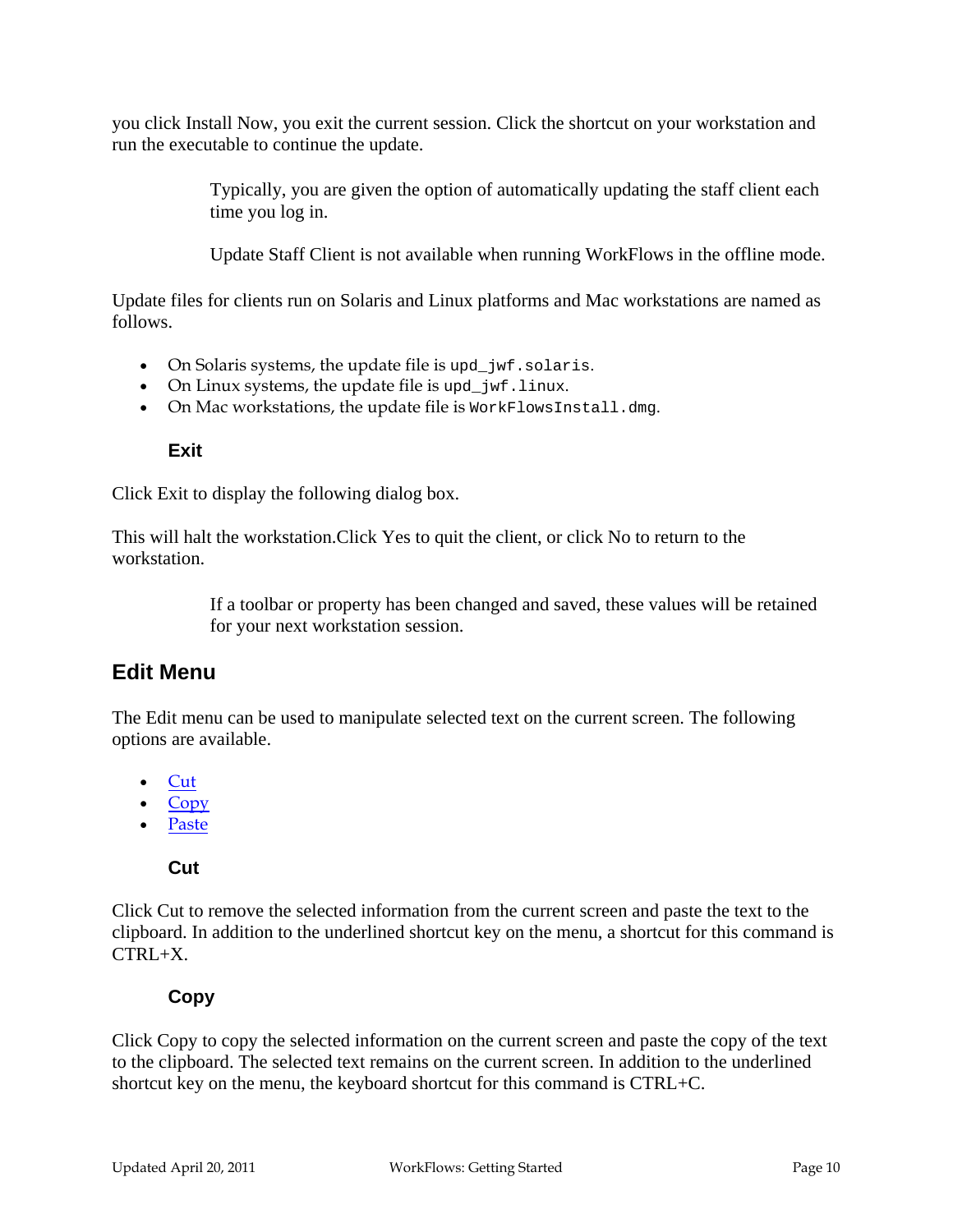#### **Paste**

<span id="page-10-0"></span>Click Paste to put the previously cut or copied text into a field on the current screen. In addition to the underlined shortcut key on the menu, the keyboard shortcut for this command is CTRL+V.

Note If you copy and paste text that includes line feed and/or carriage return characters, the client will replace these characters with a couple of space characters

# **Help Menu**

The Help menu can be used to display the Documentation page of the WorkFlows Help, the help topic associated with the current window, and information about the software. The following options are available.

- Contents
- Context
- Key Enhancements
- Session Information
- About

#### **Contents**

Click Contents to display the Documentation page of the WorkFlows Help.

#### **Context**

Click Context to enable context-sensitive help and display the help topic associated with the current window. Context sensitive help can also be displayed by clicking the Help button (book with question mark) on a toolbar, by pressing the F1 shortcut key, or by right-clicking the mouse over a wizard icon and selecting Help from the shortcut menu.

It is important to consider the following:

- To display help for dialog boxes, press the F1 shortcut key. The Help button cannot be used to display help for dialog boxes.
- If you use the right-click method to access wizard properties, press the F1 shortcut key to display help.
- Context help cannot be displayed for a group wizard icon. Open the group wizard, open a wizard, and click the Help button for individual wizard topics.
- The Help wizard must be included in the User Access List of your login to access Help from the File menu or from the Help wizard.

#### **Key Enhancements**

Click Key Enhancements to display summaries of new, cool features available in this release.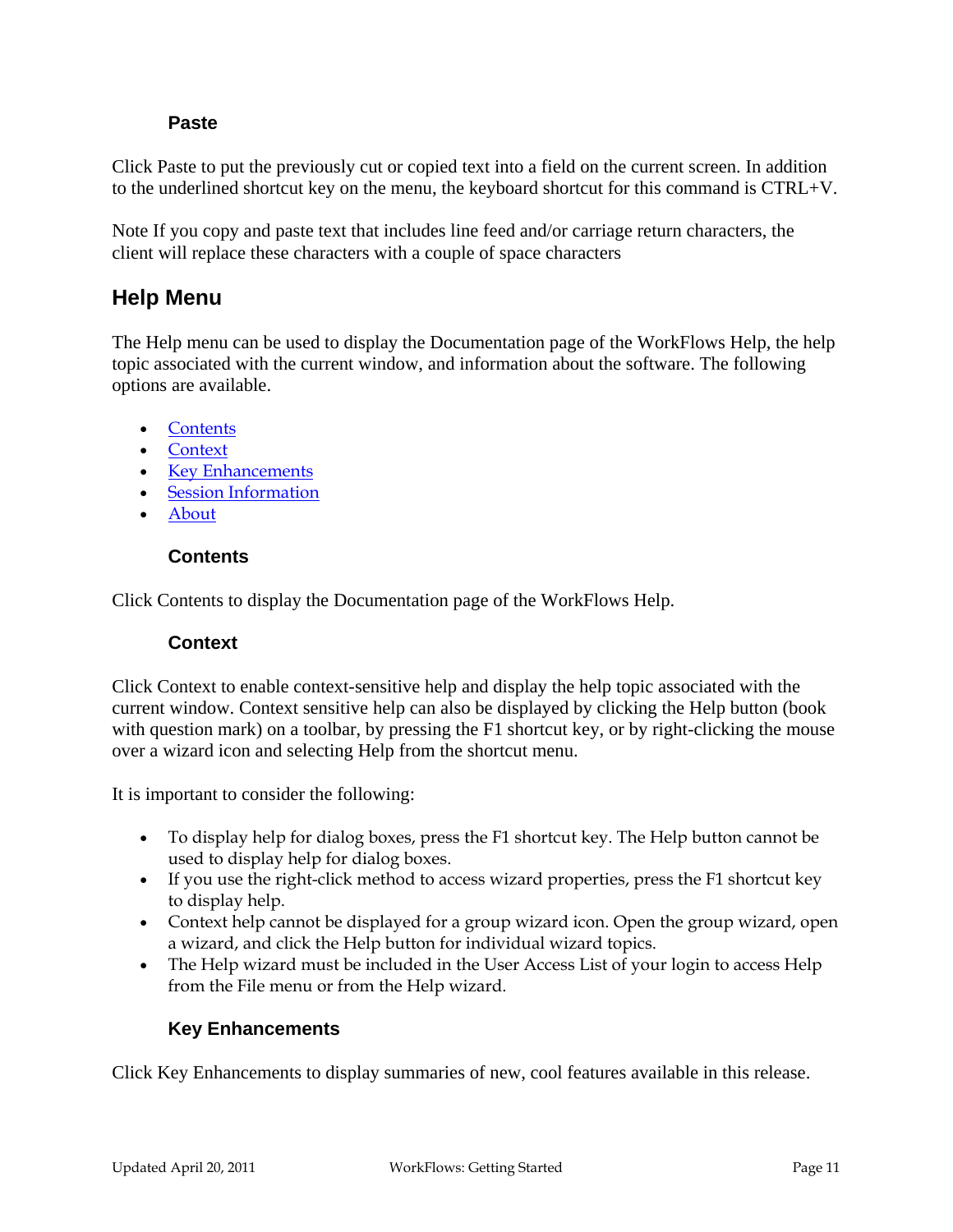#### **Session Information**

<span id="page-11-0"></span>Click Session Info to display Login information and Host information about the current client session.

In the process of troubleshooting, and in correspondence with SirsiDynix Client Care, it is often necessary to provide detailed information about the client session. This information may be accessed by clicking Session Information on the Help menu. Detailed login information such as the user's login, user access, environment, profile, and station library are provided. Detailed server information including server IP address, server platform, and server version number are also available.

Note Additional server version information is available from the About selection of the Help menu.

#### **About**

Click About to display the software version and the SirsiDynix copyright statement.

# **Toolbars**

Each toolbar, such as the Circulation toolbar, consists of wizards, grouped into "groups of wizards." Select a toolbar by clicking the toolbar name at the top of the client window.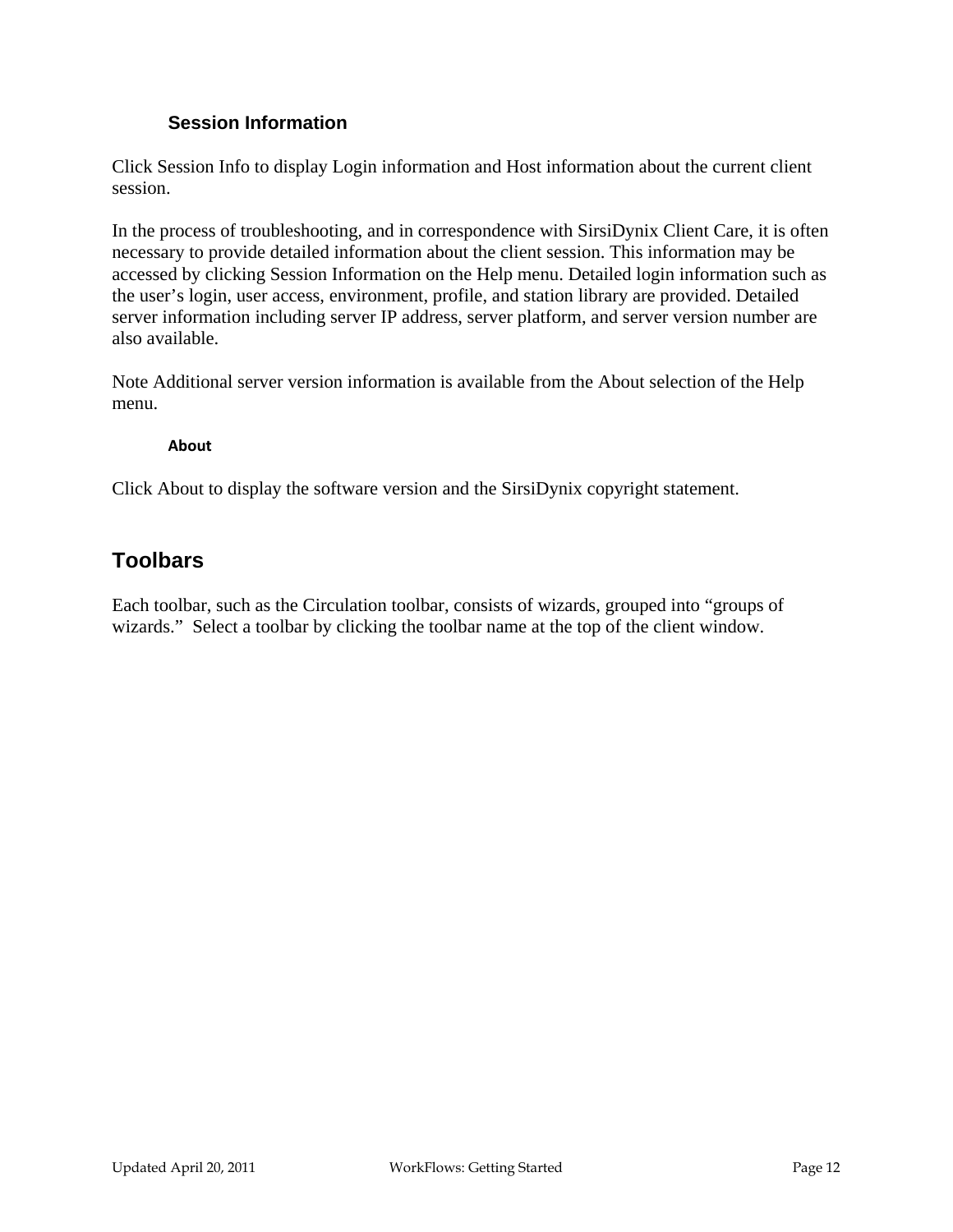## <span id="page-12-0"></span>**Wizards**

A wizard is the feature of WorkFlows that you use to perform a specific task, such as check out an item, register a patron, or place a hold for an item.

WorkFlows arranges wizards that have similar functions into groups of wizards, such as Common Tasks, Users, Items, etc., on the left side of the screen. To open or close a group of wizards, click the open/close icon:



The Common Tasks group of wizards, for example, looks like this:

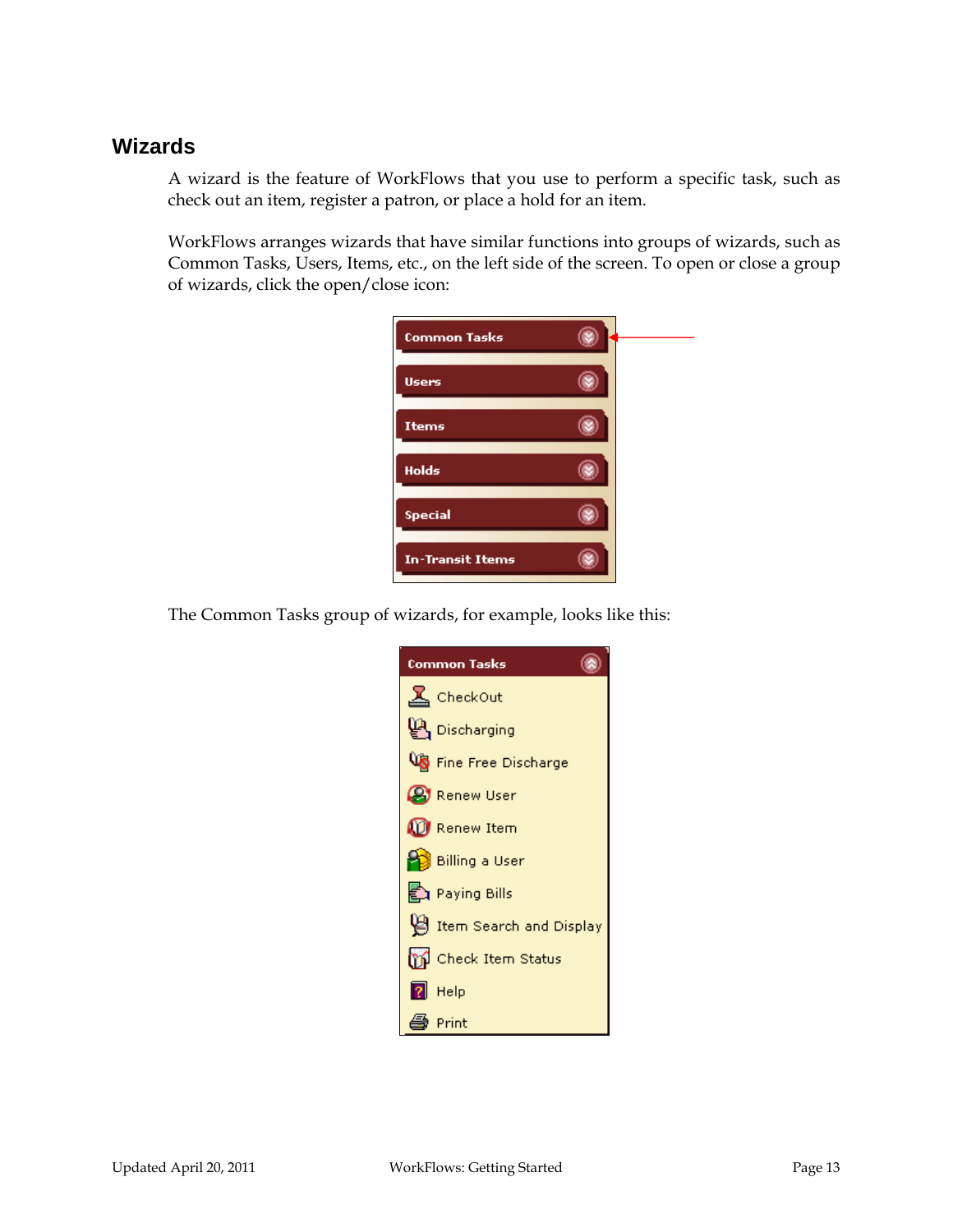To use a wizard, click on the wizard icon or text within the group of wizards. If you are unsure what a wizard does, move your mouse over the image without clicking. Text will appear describing the function of that wizard. You may also click on a wizard and then click on Help and then Context.

| File                              | Edit Wizards Helpers Modules Preference Tools Window Help                    |                                                     |                                  |
|-----------------------------------|------------------------------------------------------------------------------|-----------------------------------------------------|----------------------------------|
|                                   | Acquisitions   Cataloging   Circulation   Configuration   Offline   Outreach | Contents                                            | ves   Selection   Serial Control |
|                                   | <b>CheckOut</b>                                                              | Context                                             |                                  |
| <b>Common Tasks</b>               | I & F & K B & H H                                                            | $^\mathrm{\tiny{\textregistered}}$ Key Enhancements |                                  |
| $\underline{\mathbb{X}}$ CheckOut |                                                                              | <b>Session Info</b>                                 |                                  |
|                                   |                                                                              | About                                               |                                  |
| Discharging                       | <b>User information</b>                                                      |                                                     |                                  |

For example if you click on Checkout and click on Help – Context this screen will appear.

## *SSirsiDvnix*

SirsiDynix Symphony WorkFlows Help > Circulation > Checkout Wizard

#### <sup>즈</sup> Checkout Wizard

The Checkout wizard is used to check out items to a library user. This wizard displays on the Circulation, Academic Reserves, and Outreach Services footbars

#### To check out items

- 1. Click the Checkout wizard
- 2. Do one of the following.
	- . If the User Search helper is set in properties to display as the first step of the wizard, search for the user. The helper will automatically fill in the User ID box with the ID you select using this helper.
	- . In the User ID box, scan the user's ID.
	- . If the Current button is available, click the button to select the last user record that was displayed, modified, or added.
	- . Type the user ID in the User ID box, and click Get User Information.
	- . Use the User Search helper to search for the user. If a list displays, select the user you want, and then click Check Out to User.

Note: If your library uses the barcode validation feature, a message appears if you type or scan a user ID with an invalid barcode format in the User ID field.

- 3. In the Item ID box, scan the item ID or barcode.
- 4. If Cache Item IDs is selected in behavior properties, you can scan multiple item IDs in this box. Click Check Out Item to User to send all item IDs for check out.
- 5. In the List of Checkouts heading, the number of items checked out displays. Under List of Checkouts, the item's title and item ID, date due, and item type display. If the item that is charged results in a charge fee, the bill amount also displays. If the user has a patron credit account, and the wizard is configured to pay bills automatically with funds from the credit account, the amount paid from the credit account displays. Click the item ID glossary to view detailed information about the item.
- 6. Repeat step 3 (or 4) until all items are checked out.

After you have checked out items to the library user, select one of the following options:

- . Check Out to New User to check out items to a new user
- . Close to exit the wizard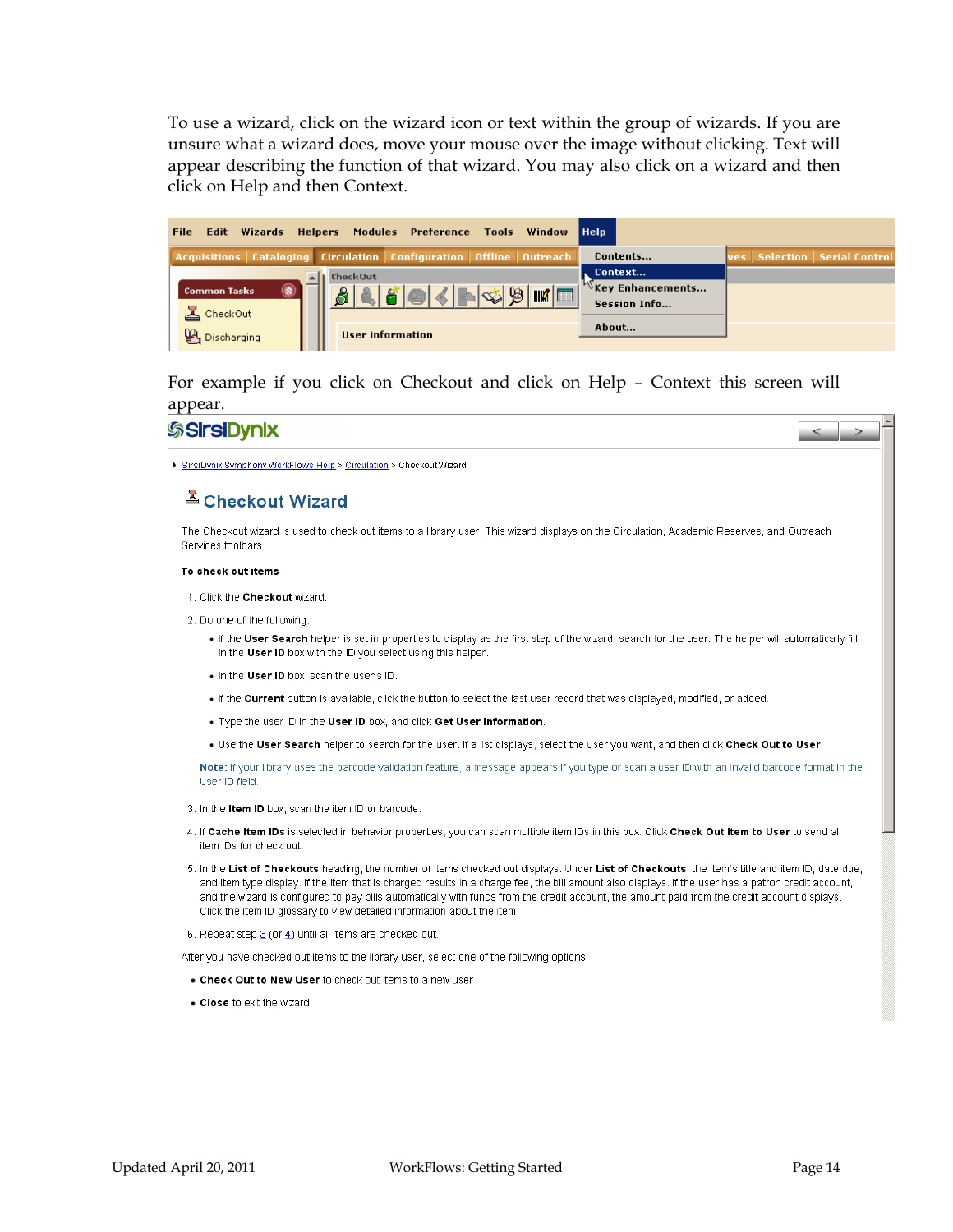#### **Properties**

<span id="page-14-0"></span>Each wizard has properties which provide window defaults and various control settings for each wizard. SirsiDynix provides a set of system properties. When a client session is started, the delivered properties are downloaded to the workstation. Any changes a user makes to properties are saved on that user's workstation. The changes will be displayed the next time the wizard is used.

Use these steps to display or modify properties for a specific wizard. Not every log-in will **allow you to reset properties.**

- 1. Place the cursor over a wizard's icon/name.
- 2. Click the right mouse button.
- 3. Click **Properties** to display each wizard's Set Properties window.

If you set properties using the right-click method, when exiting the client, you will be prompted whether or not to save changes to properties. If properties are set when using the wizard (a left mouse click), changes are not saved when exiting the client.

If you access properties using the right-click method, press the F1 shortcut key to display help. The Help button cannot be used to display help for dialog boxes.

#### **Wizard Properties Tabs**

Properties may contain the following tabs.

- **Behavior** On the Behavior tab, you can preset selected field values and select which next steps and/or tabs will display with a specific wizard or helper. Some wizards will contain an At End of Wizard screen area, in which you can select which next step buttons display at the end of the wizard work flow or select which action the wizard should automatically perform as the last step of the wizard.
- **Defaults** On the Defaults tab, you can preset field values and select which information will display with a specific wizard or helper.
- **Helpers** On the Helpers tab, you can select which helpers will display with a specific wizard or helper. You can configure properties for helpers by clicking on the button under the helper name in wizard properties.

Administrators and supervisor-level staff have access to Behavior, Defaults, and Helpers properties. Other staff have access to only Defaults properties.

If a tab does not contain any information, the tab will not display. For example, the Checkout wizard does not contain any Defaults properties, and so the Defaults tab does not display.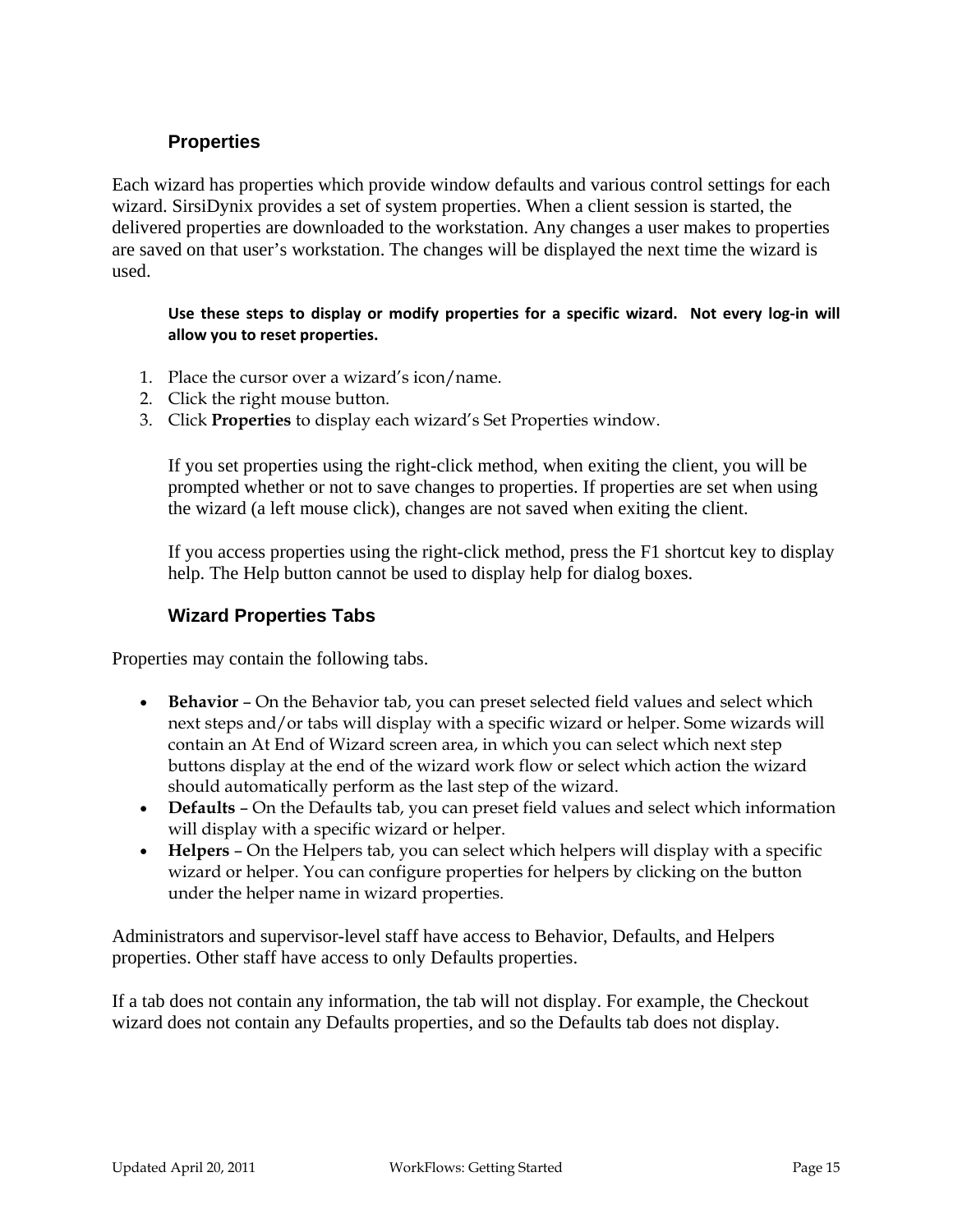## <span id="page-15-0"></span>**Helpers**

A helper is a shortcut to a wizard from within another wizard. Helpers appear as small icons near the top of the screen (see figure). Different helpers appear when you access different wizards. If a helper is "grayed out," it is not available for use.

| <b>Will Unicorn WorkFlows</b>                |                                                                                                                                                                                                                                                  | $\Box$ $\Box$ x                     |
|----------------------------------------------|--------------------------------------------------------------------------------------------------------------------------------------------------------------------------------------------------------------------------------------------------|-------------------------------------|
| File                                         | Edit Wizards Helpers Modules Preference Tools Window Help                                                                                                                                                                                        | <b>Test Test</b>                    |
|                                              | Acquisitions Cataloging Circulation Configuration Offline Outreach Reports Requests Reserves Selection Serial Control Utility                                                                                                                    |                                     |
| <b>Common Tasks</b><br>CheckOut              | <b>CheckOut</b><br>$\mathbb{E}[\mathbf{M} \mathbf{R} \mathbf{S} \mathbf{S} \mathbf{S} \mathbf{S} \mathbf{S} \mathbf{S} \mathbf{S} \mathbf{S}$                                                                                                    | $\qquad \qquad =\qquad \qquad \Box$ |
| Discharging<br><b>US</b> Fine Free Discharge | User-information                                                                                                                                                                                                                                 |                                     |
| Renew User<br>Renew Item                     | Identify user<br>User ID:                                                                                                                                                                                                                        |                                     |
| Billing a User<br>Paying Bills               | Identify item:                                                                                                                                                                                                                                   |                                     |
| H Item Search and Display<br>had and come    | Item ID:<br><b>Comment of the Comment of the Comment of the Comment of the Comment of the Comment of the Comment of the Comment of the Comment of the Comment of the Comment of the Comment of the Comment of The Comment of the Comment of </b> |                                     |

The Helper bar is positioned horizontally across the top of the WorkFlows client interface, just below the active window's title bar. Helpers listed on the left side of the bar primarily make it easier to access necessary information needed by the current wizard. For example, Checkout wizard uses the following helpers: Lookup User, Register New User, User Lost Card, Pay Bills, Add Temporary Title, Confirm Address, Replace Item Barcode, Special Due Date, and Renew Privilege. If a helper is grayed out then it is not applicable to the task you are performing.

# **Glossaries**

Information underlined with a dashed line will display a glossary when you click it.

. For example, when looking at a list of items checked out to a patron a list of item id's display. When one of the items is clicked, a brief checkout displays.

| Item ID                              | <b>Date Charged</b> | Date Due | <b>Recall Date Due</b>                                                                                                                                                               | <b>Status</b>                                                                                                                                                                             | Type            |
|--------------------------------------|---------------------|----------|--------------------------------------------------------------------------------------------------------------------------------------------------------------------------------------|-------------------------------------------------------------------------------------------------------------------------------------------------------------------------------------------|-----------------|
| The book of Thoth :  32777001410658  |                     |          |                                                                                                                                                                                      | Overdue                                                                                                                                                                                   | BOOK            |
| Batman beyond. Se 32035012121289     |                     |          |                                                                                                                                                                                      | <b>Overdue</b>                                                                                                                                                                            | <b>DVD</b>      |
| 31462001898100                       |                     |          |                                                                                                                                                                                      | Overdue                                                                                                                                                                                   | <b>BOOK-JUV</b> |
| Ed, Edd, n Eddy. The 31658002677563, |                     |          |                                                                                                                                                                                      | lOverdue:                                                                                                                                                                                 | <b>DVD</b>      |
| The secret diary of  33678000734032  |                     |          |                                                                                                                                                                                      | Overdue                                                                                                                                                                                   | BOOK            |
| Restructuring educa 32777001444756   |                     |          |                                                                                                                                                                                      | Overdue                                                                                                                                                                                   | BOOK            |
| Maximum Ride : sav 32034003264687    |                     |          |                                                                                                                                                                                      |                                                                                                                                                                                           | <b>BOOK</b>     |
| 32040001507639                       |                     |          |                                                                                                                                                                                      |                                                                                                                                                                                           | <b>BOOK</b>     |
| Stress relief [sound 35899000936652] |                     |          |                                                                                                                                                                                      |                                                                                                                                                                                           | CD.             |
| Earthing: the most i 32034003369767  |                     |          |                                                                                                                                                                                      |                                                                                                                                                                                           | <b>BOOK</b>     |
|                                      |                     |          | 7/22/2009.8:17<br>3/26/2007.10:41<br>8/10/2010.13:11<br>9/17/2010,15:14<br>1/13/2011.11:52<br>2/11/2011,14:03<br>3/2/2011.9:08<br>3/4/2011,14:27<br>3/4/2011,14:38<br>3/10/2011.9:21 | 9/16/2009.23:59<br>5/21/2007.23:59<br>10/5/2010.23:59<br>11/12/2010,23:59<br>3/10/2011.23:59<br>4/8/2011.23:59<br>4/27/2011,23:59<br>4/29/2011.23:59<br>4/29/2011,23:59<br>5/5/2011.23:59 |                 |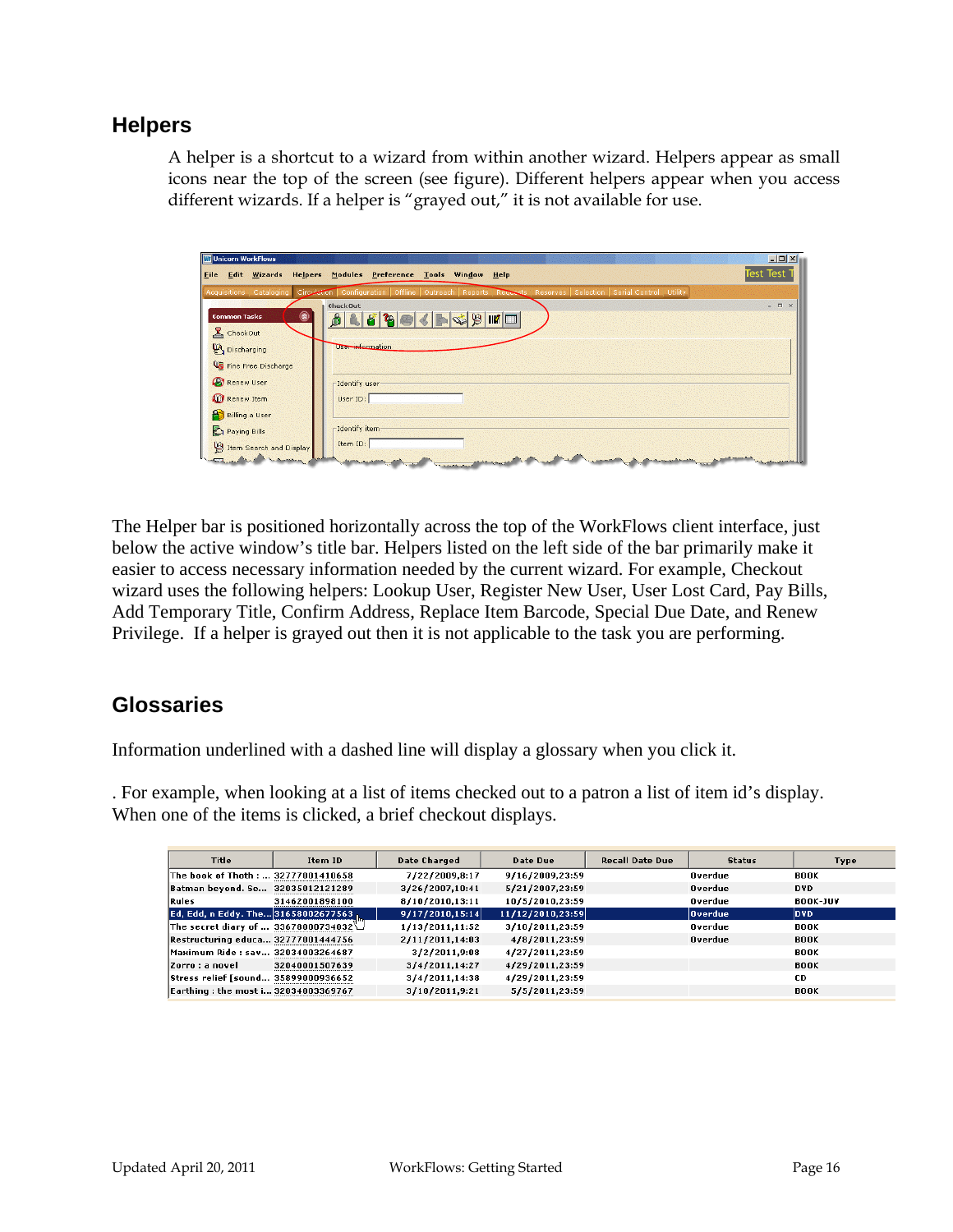```
Display User: Glossary
```

| Item ID:                     | 33678000734032                   |                                      |
|------------------------------|----------------------------------|--------------------------------------|
| <b>Call number:</b>          | <b>FLYN</b>                      |                                      |
| Copy:                        | 1                                |                                      |
| Price:                       | \$15.00                          |                                      |
| Title:                       | The secret diary of Laura Palmer |                                      |
| Author:                      | Lynch, Jennifer.                 |                                      |
| Owning library: WAREHAM      |                                  | Library: URSA                        |
| <b>Number of pieces:</b>     | 1                                |                                      |
| Date due:                    | 3/10/2011,23:59                  | Circ rule:<br><b>56DNF</b>           |
| <b>Recall date due:</b>      |                                  | <b>Recalled:</b>                     |
| <b>Checked out:</b>          | 1/13/2011,11:52                  | Renewed:                             |
| <b>Renewals:</b>             |                                  | <b>Unseen renewals:</b>              |
| <b>Renewals remaining: 0</b> |                                  | Unseen renewals remaining: UNLIMITED |
| Fine:                        |                                  | <b>Claims ret:</b>                   |
| Notices:--                   |                                  |                                      |
| Overdues:                    | <b>Recalls:</b> Last notice:     |                                      |
|                              | Ķ                                |                                      |
|                              |                                  | <br>Close<br>                        |

# **Gadgets**

Indicated by the gadget icon  $\mathcal{L}$ , these tools make selecting field values easier. These gadgets can be used to select information such as date and time ranges, policy values, or monetary amounts. You may use a gadget by clicking the gadget icon with the mouse or by pressing the TAB key to select the gadget and then pressing ENTER to open it. Gadgets also have contextsensitive help links.

# **Drop-down Lists**

- 1. Indicated by the arrow icon  $\overline{\phantom{a}}$ , drop-down lists make selecting field values and policy values easier. The lists present valid values for the wizard fields. Click the arrow button.
	- 2. Click one of the values in the list to select it.
	- 3. Or, if you start to type a value name, the wizard jumps to that value in the list. Click the value to select it.

When you start to type a value name, the drop-down list behaves in a standard Windows manner. When you type a partial match that will always result in a list (for instance, if you type one letter), you will start in the list at that letter. If you type in three letters, you will start in the list at the first match for those three letters and be able to scroll down the list from that point. If you type a whole text string, you would still be able to see the text strings following it.

For example, these policy names are available: AAA, ABA, ABB, ABC, ABD, and BCD.

 $\vert x \vert$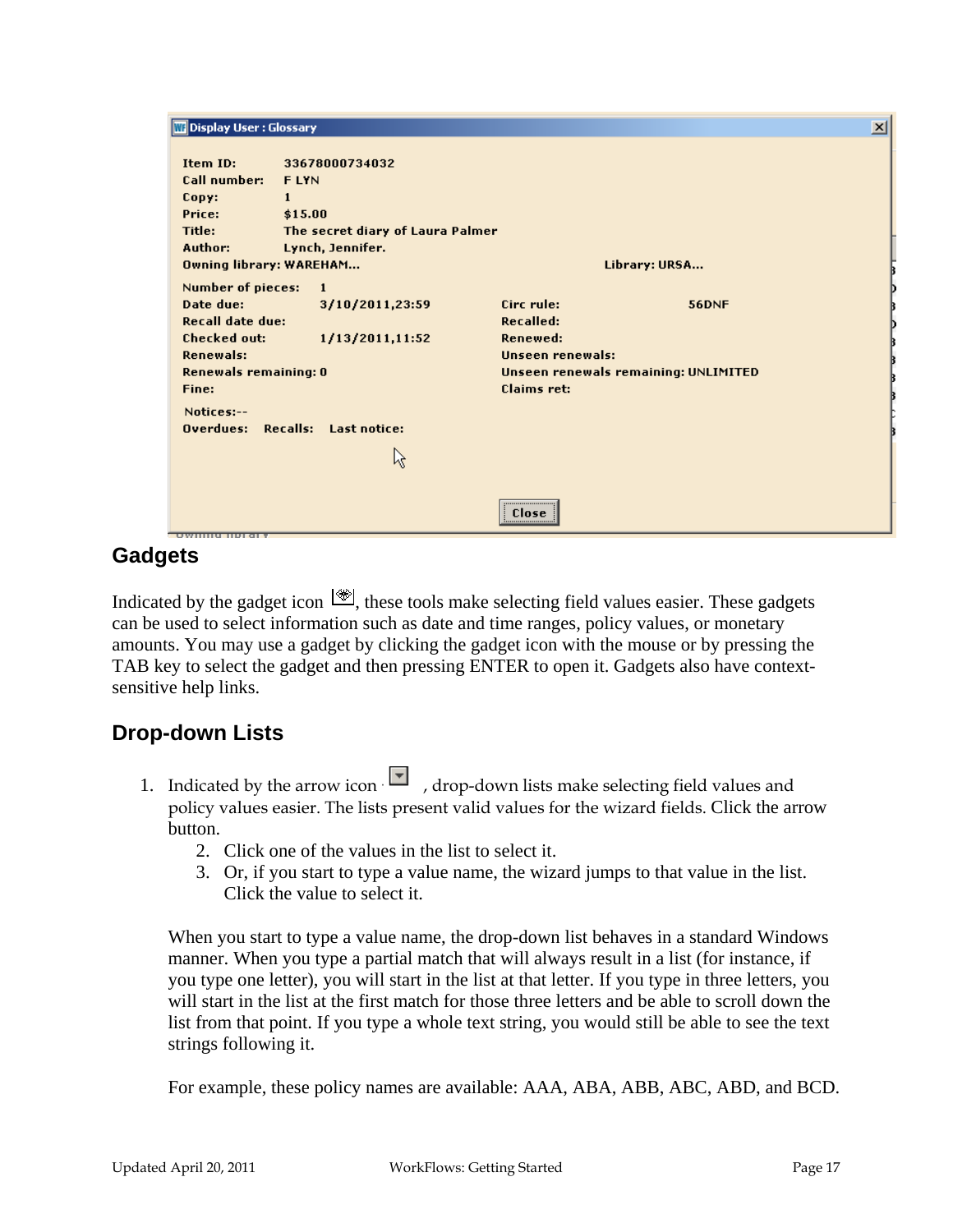- When you type A, the list starts at AAA.
- Next, type B, and the list selects ABA.

# <span id="page-17-0"></span>**Notes and Alerts**

When WorkFlows displays patron information, any **notes** from the patron's record or **alerts**, such as those about money owed, appear near the upper left in red.

| <b>WI SirsiDynix Symphony WorkFlows</b>                                                                                                                                                                                                         |                                                                                          |                                                        |                  |          |    |                                                     |
|-------------------------------------------------------------------------------------------------------------------------------------------------------------------------------------------------------------------------------------------------|------------------------------------------------------------------------------------------|--------------------------------------------------------|------------------|----------|----|-----------------------------------------------------|
| File<br>Edit.<br>Wizards<br>Helpers                                                                                                                                                                                                             | Modules Preference                                                                       | Tools                                                  | Window<br>Help   |          |    |                                                     |
| Acquisitions   Booking   Cataloging   Circulation   Configuration   ILL   Offline   Outreach   Reports                                                                                                                                          |                                                                                          |                                                        |                  |          |    | Requests   Res                                      |
| Q<br><b>Common Tasks</b><br>$\underline{\mathbf{X}}$ CheckOut<br>Discharging<br><b>Ug</b> Fine Free Discharge<br>(O) Renew User<br><b>B</b> Renew Item<br><b>Billing a User</b><br>Paying Bills<br>Item Search and Display<br>Check Item Status | <b>CheckOut</b><br>Notes<br>Name:<br>Id:<br>Group ID:<br>Identify user:<br>Identify item | ROBERT298<br>Profile name: ADMIN<br>User ID: ROBERT298 | Demanche, Robert | H        | ê. |                                                     |
| Help<br>Print<br>۵<br><b>Users</b>                                                                                                                                                                                                              | Item ID:                                                                                 | List of checkouts                                      |                  | Current: |    | Home run! : science<br>530.078 BON<br>3357410022936 |
| Display User                                                                                                                                                                                                                                    |                                                                                          | Title                                                  | Item ID          | Date Due |    | <b>Bill</b>                                         |

Click the Notes or Alerts to display this information.

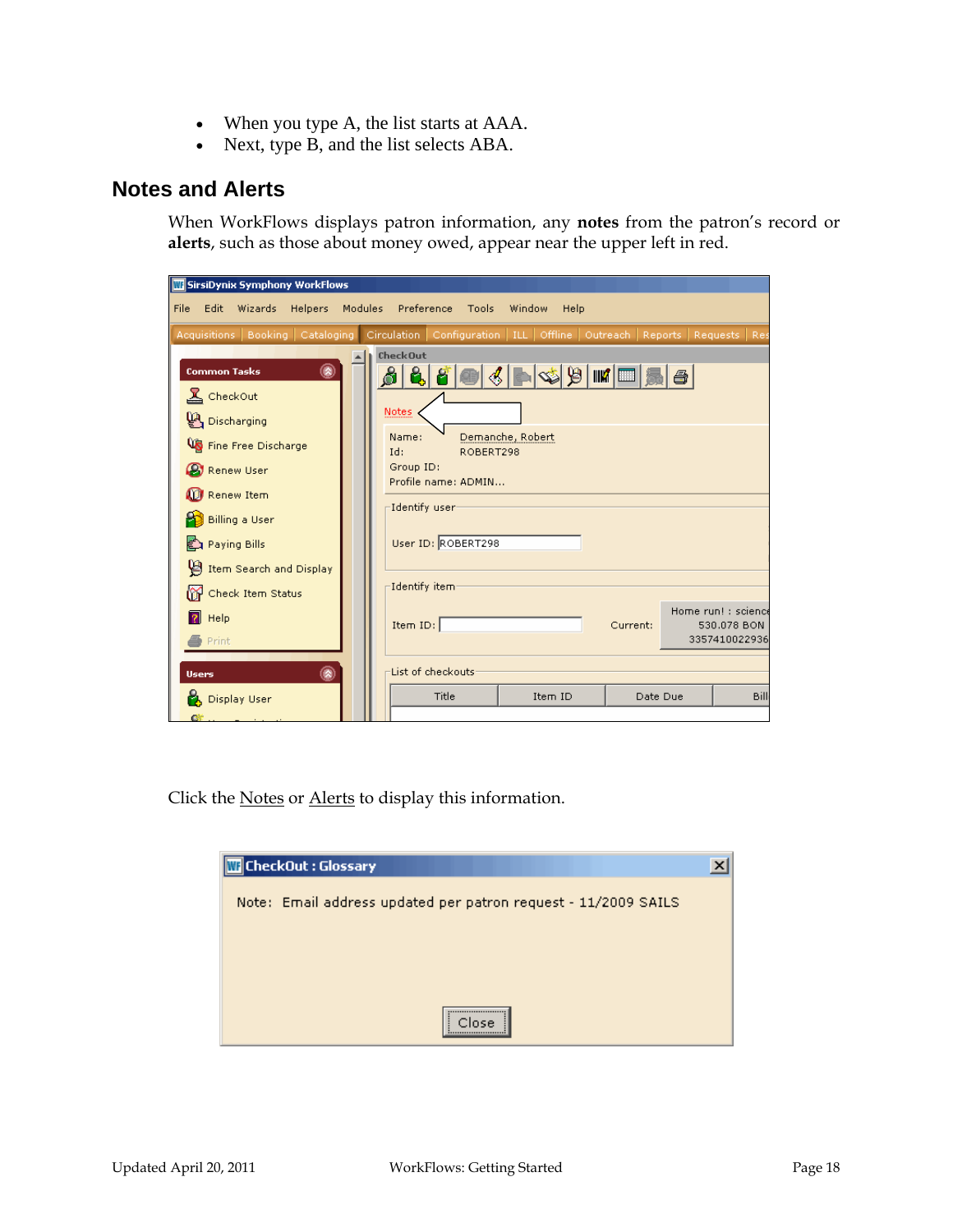# <span id="page-18-0"></span>**Sorting**

To sort a list of items, click the column heading that you want to sort by. To sort the column in the opposite direction, click the column heading a second time.

|                                   |                                                                                                                                                                 |                                      | Circulation   Configuration   Offline   Outreach   Reports                                            | Requests   Reserves   Selection   Serial Control   Utility                                                                                                                                                                                                                                                                                                                                                                                                                                                                                                |                 |             |                  |
|-----------------------------------|-----------------------------------------------------------------------------------------------------------------------------------------------------------------|--------------------------------------|-------------------------------------------------------------------------------------------------------|-----------------------------------------------------------------------------------------------------------------------------------------------------------------------------------------------------------------------------------------------------------------------------------------------------------------------------------------------------------------------------------------------------------------------------------------------------------------------------------------------------------------------------------------------------------|-----------------|-------------|------------------|
| $^{\circ}$<br><b>Common Tasks</b> | <b>Pending Transits</b>                                                                                                                                         |                                      |                                                                                                       |                                                                                                                                                                                                                                                                                                                                                                                                                                                                                                                                                           |                 |             | $ \Box$ $\times$ |
|                                   | 画                                                                                                                                                               |                                      |                                                                                                       |                                                                                                                                                                                                                                                                                                                                                                                                                                                                                                                                                           |                 |             |                  |
|                                   |                                                                                                                                                                 |                                      |                                                                                                       |                                                                                                                                                                                                                                                                                                                                                                                                                                                                                                                                                           |                 |             |                  |
|                                   |                                                                                                                                                                 |                                      |                                                                                                       |                                                                                                                                                                                                                                                                                                                                                                                                                                                                                                                                                           |                 |             |                  |
|                                   |                                                                                                                                                                 |                                      |                                                                                                       |                                                                                                                                                                                                                                                                                                                                                                                                                                                                                                                                                           |                 |             |                  |
|                                   |                                                                                                                                                                 |                                      |                                                                                                       |                                                                                                                                                                                                                                                                                                                                                                                                                                                                                                                                                           |                 |             |                  |
|                                   |                                                                                                                                                                 |                                      |                                                                                                       |                                                                                                                                                                                                                                                                                                                                                                                                                                                                                                                                                           |                 |             |                  |
|                                   |                                                                                                                                                                 |                                      |                                                                                                       |                                                                                                                                                                                                                                                                                                                                                                                                                                                                                                                                                           |                 |             |                  |
|                                   | Call Number                                                                                                                                                     | Title                                | Item ID                                                                                               | Date Sent »                                                                                                                                                                                                                                                                                                                                                                                                                                                                                                                                               | From            | Reason      |                  |
|                                   | J 745.5 JOH                                                                                                                                                     |                                      |                                                                                                       | 9/7/2006,9:53                                                                                                                                                                                                                                                                                                                                                                                                                                                                                                                                             | <b>WRNIHAM</b>  | For a hold  |                  |
|                                   | <b>JSW COS</b>                                                                                                                                                  |                                      |                                                                                                       | 9/22/2006,12:53                                                                                                                                                                                                                                                                                                                                                                                                                                                                                                                                           | SEEKONK-PL      | For a hold  |                  |
|                                   | DV FIC MONTY                                                                                                                                                    |                                      |                                                                                                       | 10/21/2006,13:44                                                                                                                                                                                                                                                                                                                                                                                                                                                                                                                                          | NBED-LAWLR      | For a hold  |                  |
|                                   | DVD TEXAS                                                                                                                                                       |                                      |                                                                                                       | 10/21/2006,13:47                                                                                                                                                                                                                                                                                                                                                                                                                                                                                                                                          | FAIRHAVEN       | For a hold  |                  |
|                                   | DVD SHA                                                                                                                                                         |                                      |                                                                                                       | 10/23/2006,12:39                                                                                                                                                                                                                                                                                                                                                                                                                                                                                                                                          | HALIFAX         | For a hold  |                  |
|                                   | CD POP/ROCK STE                                                                                                                                                 |                                      |                                                                                                       | 10/23/2006,13:30                                                                                                                                                                                                                                                                                                                                                                                                                                                                                                                                          | SOMERSET        | For a hold  |                  |
|                                   | <b>TBCD MINA</b>                                                                                                                                                |                                      |                                                                                                       | 10/23/2006.14:14                                                                                                                                                                                                                                                                                                                                                                                                                                                                                                                                          | SEEKONK-PL      | For a hold  |                  |
|                                   | DVD BREA                                                                                                                                                        |                                      |                                                                                                       | 10/23/2006,14:26                                                                                                                                                                                                                                                                                                                                                                                                                                                                                                                                          | SEEKONK-PL      | For a hold  |                  |
|                                   | DVD GOJI                                                                                                                                                        |                                      |                                                                                                       | 10/23/2006,14:54                                                                                                                                                                                                                                                                                                                                                                                                                                                                                                                                          | SEEKONK-PL      | For a hold  |                  |
|                                   | <b>DVD LOST</b>                                                                                                                                                 |                                      |                                                                                                       | 10/23/2006,15:01                                                                                                                                                                                                                                                                                                                                                                                                                                                                                                                                          | EASTON          | For a hold  |                  |
|                                   | JE T                                                                                                                                                            |                                      |                                                                                                       | 10/23/2006,15:29                                                                                                                                                                                                                                                                                                                                                                                                                                                                                                                                          | <b>NORTON</b>   | For a hold  |                  |
|                                   | DVD BREAKUP                                                                                                                                                     |                                      |                                                                                                       | 10/23/2006,16:01                                                                                                                                                                                                                                                                                                                                                                                                                                                                                                                                          | <b>ACUSHNET</b> | For a hold  |                  |
|                                   | DVD DORM                                                                                                                                                        |                                      |                                                                                                       | 10/23/2006,17:05                                                                                                                                                                                                                                                                                                                                                                                                                                                                                                                                          | SEEKONK-PL      | For a hold  |                  |
|                                   | DVD THA                                                                                                                                                         |                                      |                                                                                                       | 10/23/2006,18:30                                                                                                                                                                                                                                                                                                                                                                                                                                                                                                                                          | HALIFAX         | For a hold  |                  |
|                                   | MYS LEE, H                                                                                                                                                      |                                      |                                                                                                       | 10/23/2006,19:54                                                                                                                                                                                                                                                                                                                                                                                                                                                                                                                                          | SWANSEA         | For a hold  | ⊡                |
|                                   |                                                                                                                                                                 |                                      |                                                                                                       |                                                                                                                                                                                                                                                                                                                                                                                                                                                                                                                                                           |                 |             |                  |
|                                   |                                                                                                                                                                 |                                      |                                                                                                       |                                                                                                                                                                                                                                                                                                                                                                                                                                                                                                                                                           |                 |             |                  |
|                                   | Title                                                                                                                                                           |                                      | Item ID                                                                                               | Route/transit To                                                                                                                                                                                                                                                                                                                                                                                                                                                                                                                                          |                 | Transit Rsn |                  |
|                                   | $\circledcirc$<br>$\circledcirc$<br>$\circledcirc$<br>$\circledcirc$<br>$^{\circ}$<br><b>In-Transit Items</b><br>Pending Transits<br><b>ITI</b> Receive Transit | Items routed to:<br>Number received: | SAILS<br>Total items in transit: 34<br>$\theta$<br>List of items in transit<br>List of items received | 838 ways to amus 35899001052277<br>Cosmic blobs [ele 31658002553384<br>Monty Python and  32039008093742<br>The Texas chain s 32035001806734<br>Shadow of a doubt 33570000799109<br>His all-time greate 32040001615598<br>The dead hour [so 31658002579843<br>The break up [vid 31658002589594<br>Gojira [videorecor 31658002589818<br>The lost city [vide 33576001087261<br>Kay Thompson's E 32053001286526<br>The break-up [vid 32032004720962<br>National Lampoon' 31658002581526<br>Thank you for sm 31462001876916<br>The Budapest con 32041001058896 |                 |             |                  |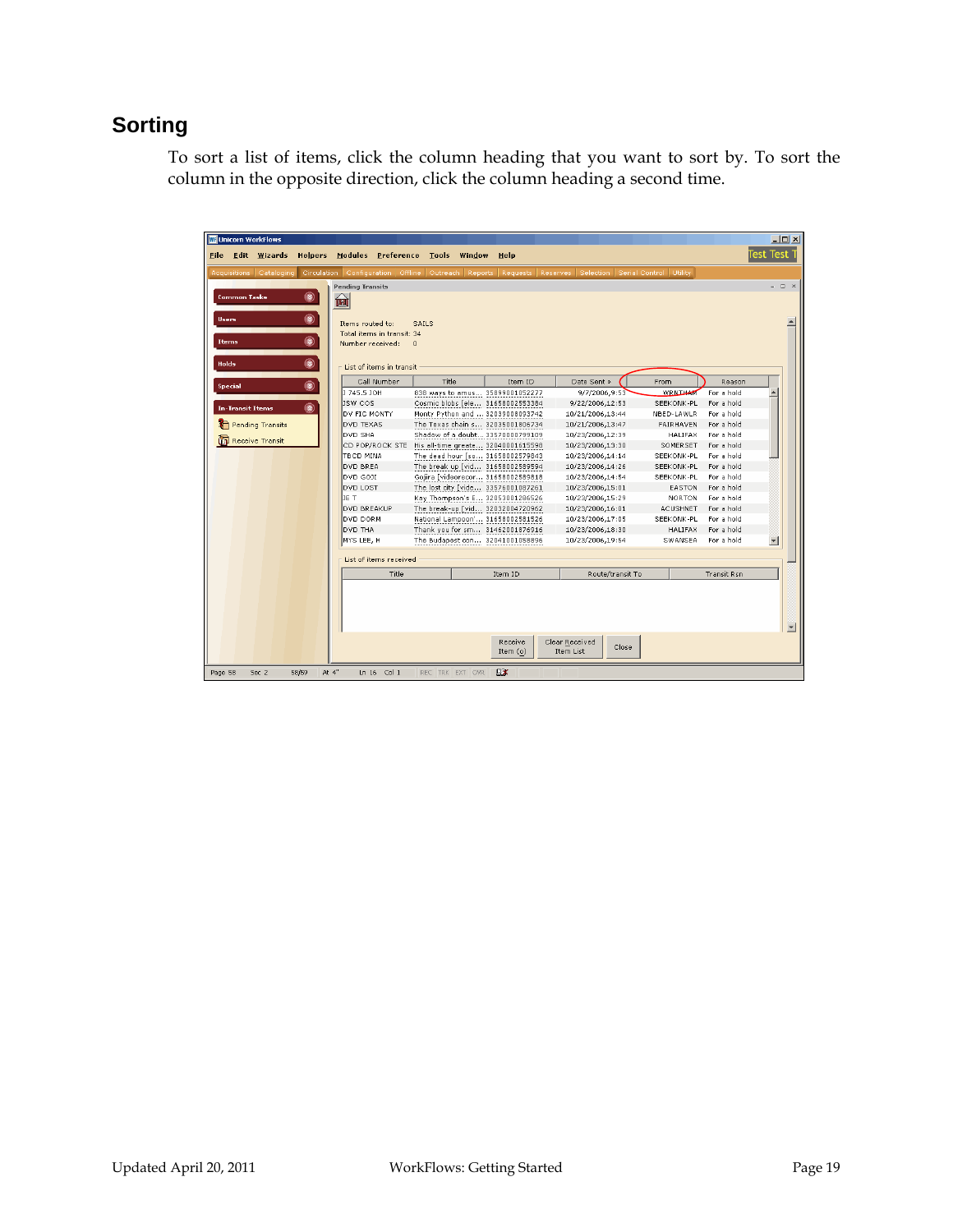<span id="page-19-0"></span>

| After sorting, the results would appear as follows: |  |  |
|-----------------------------------------------------|--|--|
|                                                     |  |  |

|         | <b>Unicorn WorkFlows</b>                                |                                                |                                  |                         |                          |                                 |  |                                                                                                                         |  |                             |                  |            |                 |             |           | $\Box$ D $\Box$                                                             |
|---------|---------------------------------------------------------|------------------------------------------------|----------------------------------|-------------------------|--------------------------|---------------------------------|--|-------------------------------------------------------------------------------------------------------------------------|--|-----------------------------|------------------|------------|-----------------|-------------|-----------|-----------------------------------------------------------------------------|
| File    |                                                         | Edit Wizards                                   | <b>Helpers</b>                   |                         |                          | Modules Preference Tools Window |  | Help                                                                                                                    |  |                             |                  |            |                 |             | Test Test |                                                                             |
|         |                                                         | Acquisitions   Cataloging                      |                                  |                         |                          |                                 |  | Circulation   Configuration   Offline   Outreach   Reports   Requests   Reserves   Selection   Serial Control   Utility |  |                             |                  |            |                 |             |           |                                                                             |
|         |                                                         |                                                |                                  | <b>Pending Transits</b> |                          |                                 |  |                                                                                                                         |  |                             |                  |            |                 |             |           | $\hspace{1.5cm} = \hspace{1.5cm} \Box \hspace{1.5cm} \times \hspace{1.5cm}$ |
|         | <b>Common Tasks</b>                                     |                                                | ۱                                |                         |                          |                                 |  |                                                                                                                         |  |                             |                  |            |                 |             |           |                                                                             |
|         |                                                         |                                                |                                  | E                       |                          |                                 |  |                                                                                                                         |  |                             |                  |            |                 |             |           |                                                                             |
|         | $^{\circ}$<br><b>Users</b><br>Items routed to:<br>SAILS |                                                |                                  |                         |                          |                                 |  |                                                                                                                         |  |                             |                  |            |                 |             |           |                                                                             |
|         | Total items in transit: 33                              |                                                |                                  |                         |                          |                                 |  |                                                                                                                         |  |                             |                  |            |                 |             |           |                                                                             |
|         | Items                                                   | $^{\circ}$<br>Number received:<br>$\mathbf{0}$ |                                  |                         |                          |                                 |  |                                                                                                                         |  |                             |                  |            |                 |             |           |                                                                             |
|         | Holds                                                   | $^{\circ}$                                     |                                  |                         |                          |                                 |  |                                                                                                                         |  |                             |                  |            |                 |             |           |                                                                             |
|         |                                                         |                                                |                                  |                         | List of items in transit |                                 |  |                                                                                                                         |  |                             |                  |            |                 |             |           |                                                                             |
|         | Special                                                 |                                                | $\textcircled{\footnotesize{2}}$ |                         | Call Number              | Title                           |  | Item ID                                                                                                                 |  | Date Sent                   |                  | From »     |                 | Reason      |           |                                                                             |
|         |                                                         |                                                |                                  | DVD BREAKUP             |                          |                                 |  | The break-up [vid 32032004720962                                                                                        |  | 10/23/2006,16:01            |                  |            | <b>ACUSHNET</b> | For a hold  |           |                                                                             |
|         | <b>In-Transit Items</b>                                 |                                                | $^{\circ}$                       | <b>JT BARNEY</b>        |                          | Barney at the park              |  | 32032004719857                                                                                                          |  | 10/24/2006,14:09            |                  |            | <b>ACUSHNET</b> | For a hold  |           |                                                                             |
|         |                                                         |                                                |                                  | J TRIPP.V.              |                          |                                 |  | Happy Birthday, S 31609002342575                                                                                        |  | 10/24/2006.16:49            |                  |            | <b>BWATER</b>   | For a hold  |           |                                                                             |
|         |                                                         | Pending Transits                               |                                  | JJ FIC DAY              |                          | The little mermaid              |  | 32033001032294                                                                                                          |  | 10/24/2006,10:58            |                  |            | CARVER          | For a hold  |           |                                                                             |
|         |                                                         | Receive Transit                                |                                  |                         | JJ FIC DAY               |                                 |  | The story of Pinoc 32033001032278                                                                                       |  | 10/24/2006.15:52            |                  |            | CARVER          | For a hold  |           |                                                                             |
|         |                                                         |                                                |                                  | DVD LOST                |                          |                                 |  | The lost city [vide 33576001087261                                                                                      |  | 10/23/2006,15:01            |                  |            | EASTON          | For a hold  |           |                                                                             |
|         |                                                         |                                                |                                  | YA PBK CHOY             |                          |                                 |  | Deconstructing Dy 33576001087089                                                                                        |  | 10/24/2006,16:28            |                  |            | EASTON          | For a hold  |           |                                                                             |
|         |                                                         |                                                |                                  | <b>DVD TEXAS</b>        |                          |                                 |  | The Texas chain s 32035001806734                                                                                        |  | 10/21/2006,13:47            |                  |            | FAIRHAVEN       | For a hold  |           |                                                                             |
|         |                                                         |                                                |                                  | DVD SHA                 |                          |                                 |  | Shadow of a doubt 33570000799109                                                                                        |  | 10/23/2006,12:39            |                  |            | <b>HALIFAX</b>  | For a hold  |           |                                                                             |
|         |                                                         |                                                |                                  | <b>DVD THA</b>          |                          |                                 |  | Thank you for sm 31462001876916                                                                                         |  | 10/23/2006,18:30            |                  |            | <b>HALIFAX</b>  | For a hold  |           |                                                                             |
|         |                                                         |                                                |                                  | PIC BRO                 |                          | Tessa the teacher               |  | 33577000585867                                                                                                          |  | 10/24/2006,15:43            |                  |            | LAKEVILLE       | For a hold  |           |                                                                             |
|         |                                                         |                                                |                                  | Y 910 CLA               |                          | Titanic                         |  | 33577000586147                                                                                                          |  | 10/24/2006,13:55            |                  |            | LAKEVILLE       | For a hold  |           |                                                                             |
|         |                                                         |                                                |                                  | HEN                     |                          |                                 |  | Traitor to the bloo 33577000540821                                                                                      |  | 10/24/2006.10:44            |                  |            | LAKEVILLE       | For a hold  |           |                                                                             |
|         |                                                         |                                                |                                  | DV FIC MONTY            |                          |                                 |  | Monty Python and  32039008093742                                                                                        |  | 10/21/2006,13:44            |                  | NBED-LAWLR |                 | For a hold  |           |                                                                             |
|         |                                                         |                                                |                                  |                         |                          |                                 |  | J 917.59 BIR 2005 Birnbaum's Walt D 33678001607849                                                                      |  | 10/24/2006,13:34            |                  |            | NBED-MAIN       | For a hold  |           | ⊡                                                                           |
|         |                                                         | List of items received                         |                                  |                         |                          |                                 |  |                                                                                                                         |  |                             |                  |            |                 |             |           |                                                                             |
|         |                                                         |                                                |                                  |                         | Title                    |                                 |  | Item ID                                                                                                                 |  |                             | Route/transit To |            |                 | Transit Rsn |           |                                                                             |
|         |                                                         |                                                |                                  |                         |                          |                                 |  |                                                                                                                         |  |                             |                  |            |                 |             |           |                                                                             |
|         |                                                         |                                                |                                  |                         |                          |                                 |  |                                                                                                                         |  |                             |                  |            |                 |             |           |                                                                             |
|         |                                                         |                                                |                                  |                         |                          |                                 |  |                                                                                                                         |  |                             |                  |            |                 |             |           |                                                                             |
|         |                                                         |                                                |                                  |                         |                          |                                 |  |                                                                                                                         |  |                             |                  |            |                 |             |           |                                                                             |
|         |                                                         |                                                |                                  |                         |                          |                                 |  |                                                                                                                         |  |                             |                  |            |                 |             |           | $\vert$ $\vert$                                                             |
|         |                                                         |                                                |                                  |                         |                          |                                 |  | Receive<br>Item $(o)$                                                                                                   |  | Clear Received<br>Item List | Close            |            |                 |             |           |                                                                             |
| Page 13 |                                                         | Sec 2                                          | 13/61                            | At 2.3"<br>Ln 8         | Col 17                   | REC TRK EXT OVR                 |  | ШX                                                                                                                      |  |                             |                  |            |                 |             |           |                                                                             |

If there are too many items to sort (usually if there are several hundred), WorkFlows might not be able to perform the sort.

#### **Keyboard Shortcuts**

You can use keyboard shortcuts or function keys for data entry, wizard access, and for entering special characters and diacritics. You can use standard Windows editing shortcuts, such as:

- $CTRL + X$  for cut
- $\mathsf{CTRL} + \mathsf{C}$  for copy, and
- CTRL + V for paste.

There are also keyboard shortcuts for each set of wizards. For example for circulation the following key combinations can be used as short cuts:

#### **Circulation**

Use the following keyboard shortcuts to access circulation wizards.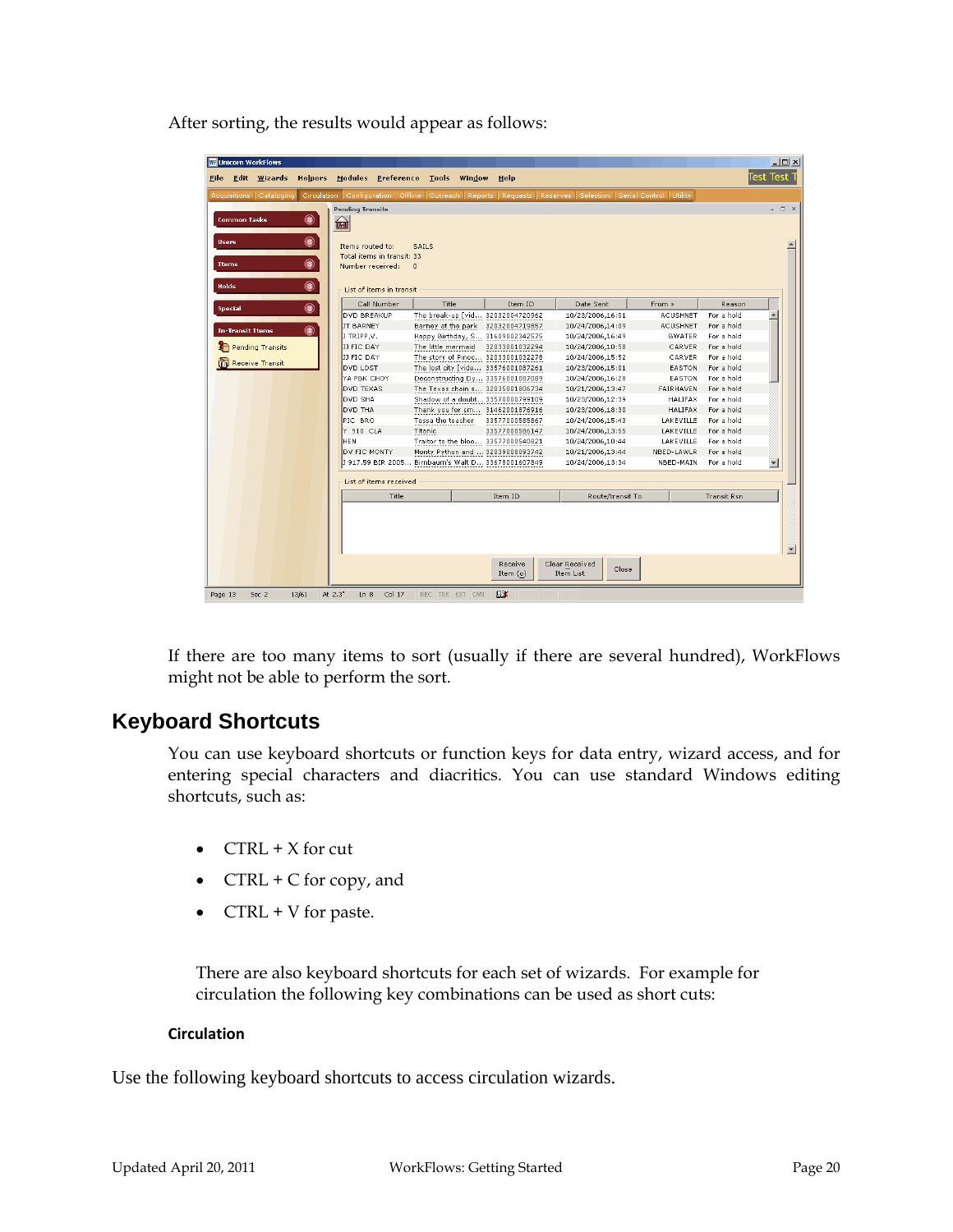| Wizard                              | <b>Key Sequence</b>  |
|-------------------------------------|----------------------|
| Checkout                            | F <sub>5</sub>       |
| Discharge/Checkin                   | SHIFT+ALT+F6         |
| Fine Free Discharge/Checkin         | SHIFT+ALT+F1         |
| <b>Renew User</b>                   | F7                   |
| Renew Item                          | SHIFT+F7             |
| Bill a User                         | SHIFT+F8             |
| Pay Bill                            | ALT+F8               |
| Display User                        | ALT+F10              |
| New User Registration               | F11                  |
| <b>Modify User</b>                  | SHIFT+F11            |
| Copy User                           | SHIFT+ALT+F10        |
| Confirm Address                     | ALT+F11              |
| <b>Renew Privilege</b>              | ALT+F12              |
| <b>Suspend User</b>                 | SHIFT+ALT+F9         |
| Send User Message                   | SHIFT+ALT+F3         |
| Remove User                         | SHIFT+F12            |
| <b>Add Items</b>                    | $ALT + F1$           |
| <b>Add Brief Title</b>              | SHIFT+F1             |
| Change Item ID                      | SHIFT+F6             |
| Mark Item Missing                   | ALT+F4               |
| Mark Item Lost                      | ALT+F5               |
| Delete Title, Call Numbers or Items | SHIFT+ALT+F2         |
| Place Hold                          | F <sub>9</sub>       |
| Display User Holds                  | SHIFT+F9             |
| Modify User Holds                   | SHIFT+F10            |
| Remove User Hold                    | ALT+F9               |
| Display Title Holds                 | [No default mapping] |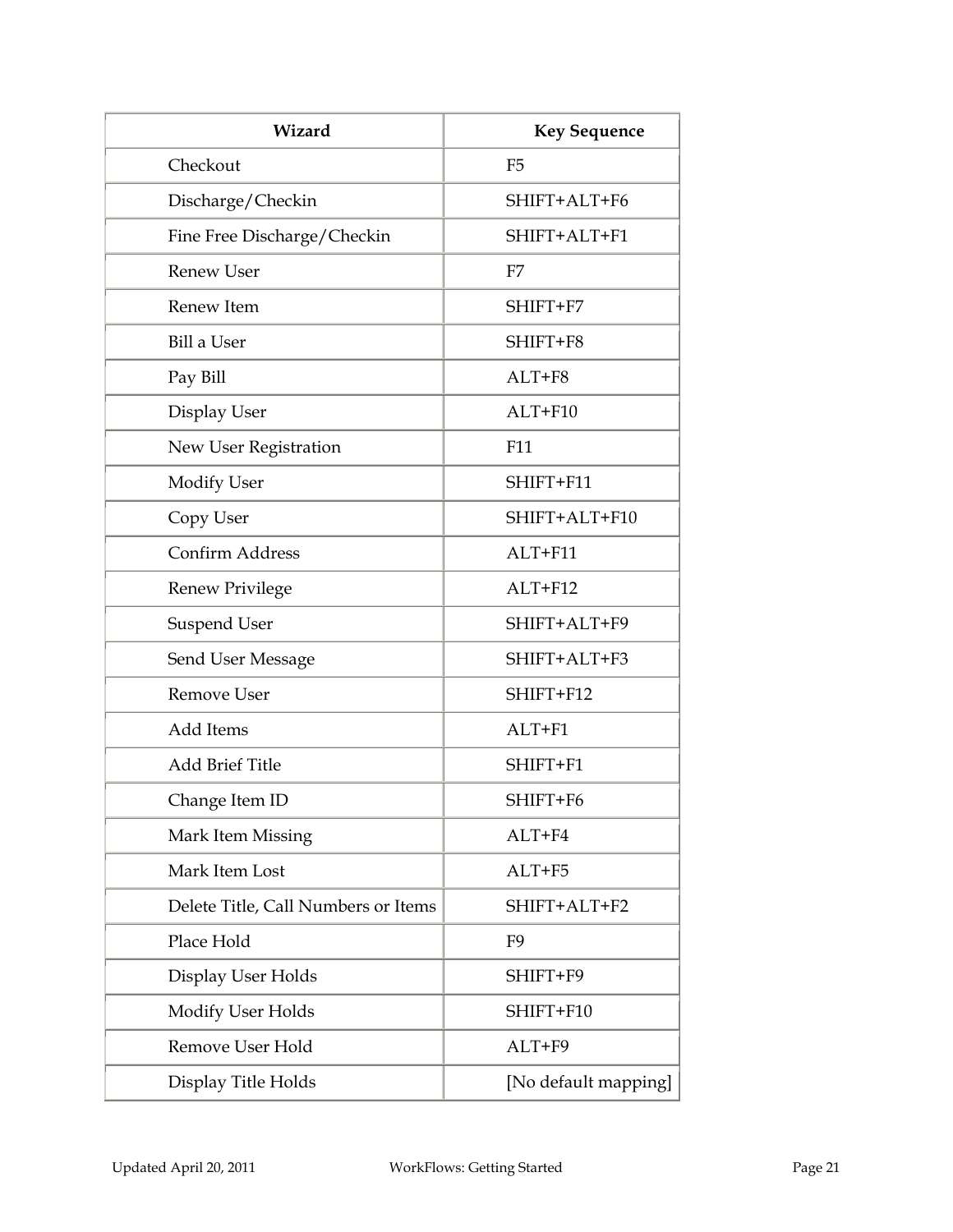<span id="page-21-0"></span>

| Reorder Hold Queue                 | [No default mapping] |
|------------------------------------|----------------------|
| Display Item Holds                 | SHIFT+F2             |
| Modify Item Holds                  | $ALT + F2$           |
| Remove Item Hold                   | $ALT + F3$           |
| Trap Holds                         | SHIFT+F3             |
| <b>User Claims Returned</b>        | ALT+F7               |
| User Lost Card                     | SHIFT+ALT+F8         |
| <b>Modify Due Dates</b>            | SHIFT+ALT+F4         |
| Credit User Account                | [No default mapping] |
| Mark Item Used                     | SHIFT+ALT+F5         |
| Inventory Item                     | SHIFT+F4             |
| Ephemeral                          | SHIFT+ALT+F7         |
| Checkin Bookdrop Items             | $ALT + F6$           |
| What's in Transit                  | SHIFT+ALT+F11        |
| Receive Items in Transit           | SHIFT+ALT+F12        |
| Place Blanket Hold                 | None                 |
| Item Search and Display            | F4                   |
| <b>Barcode Validation Settings</b> | F <sub>3</sub>       |
| <b>Check Item Status</b>           | F <sub>2</sub>       |
| Help                               | F1                   |
| Print                              | F12                  |

# **Quitting the Workstation**

Use one of the following options to end your workstation session.

- Click the Close button in the upper right corner of the main client window.
- On the File menu, click Exit.
- Press the shortcut keys ALT+F and ALT+X, in that order.

The client displays the following message.